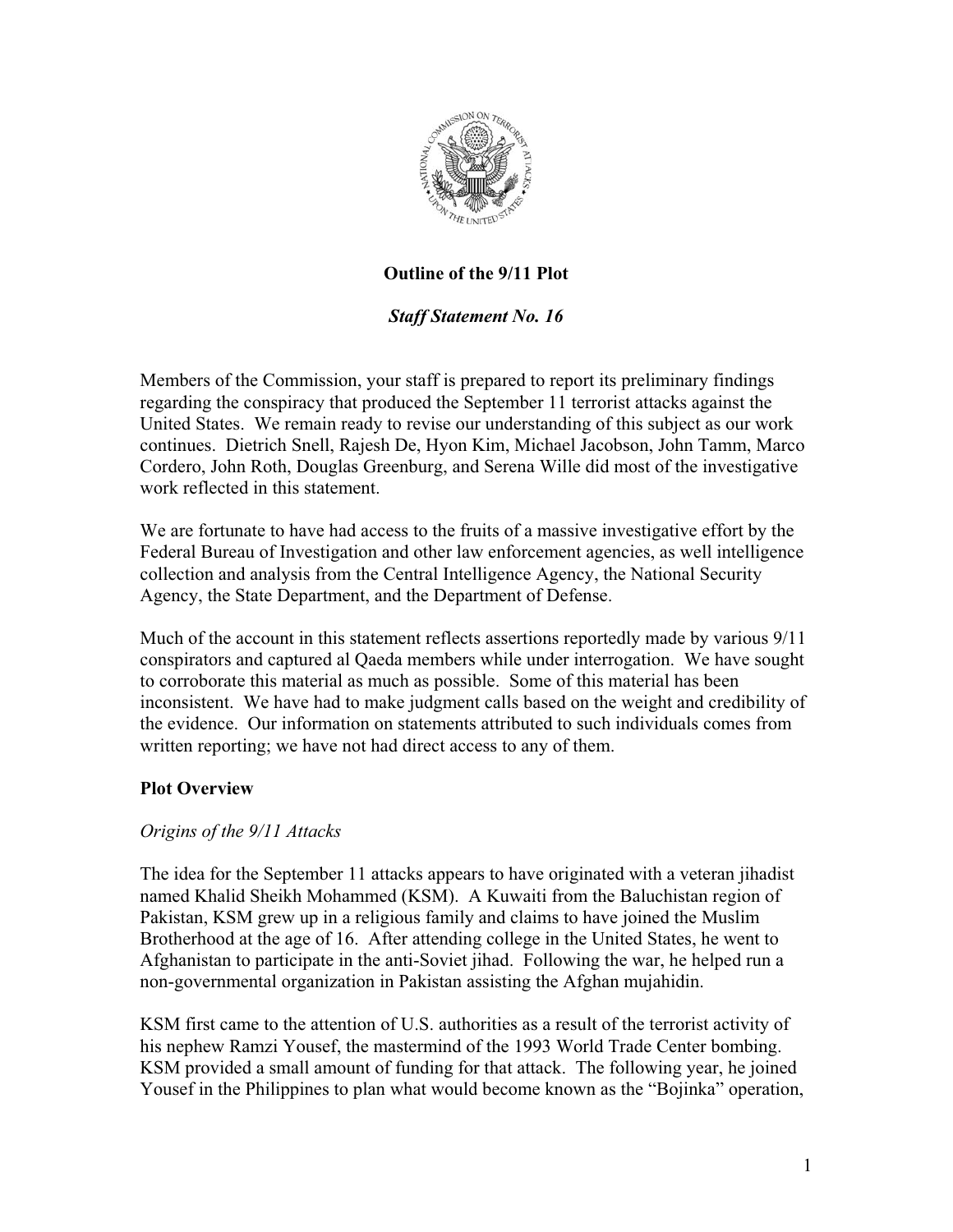the intended bombing of 12 U.S. commercial jets over the Pacific in a two-day period. That plot unraveled, however, when the Philippine authorities discovered Yousef's bomb-making equipment in Manila in January 1995. During the course of 1995, Yousef and two of his co-conspirators in the Bojinka plot were arrested overseas and were brought to the United States for trial, but KSM managed to elude capture following his January 1996 indictment for his role in the plot.

By the middle of 1996, according to his account, KSM was back in Afghanistan. He had met Usama Bin Ladin there in the 1980s. Now, in mid-1996, KSM sought to renew that acquaintance, at a point when Bin Ladin had just moved to Afghanistan from the Sudan. At a meeting with Bin Ladin and Mohamed Atef, al Qaeda's Chief of Operations, KSM presented several ideas for attacks against the United States. One of the operations he pitched, according to KSM, was a scaled-up version of what would become the attacks of September 11. Bin Ladin listened, but did not yet commit himself.

#### *Bin Ladin Approves the Plan*

According to KSM, the 1998 East Africa embassy bombings demonstrated to him that Bin Ladin was willing to attack the United States. In early 1999, Bin Ladin summoned KSM to Kandahar to tell him that his proposal to use aircraft as weapons now had al Qaeda's full support. KSM met again with Bin Ladin and Atef at Kandahar in the spring of 1999 to develop an initial list of targets. The list included the White House and the Pentagon, which Bin Ladin wanted; the U.S. Capitol; and the World Trade Center, a target favored by KSM.

Bin Ladin quickly provided KSM with four potential suicide operatives: Nawaf al Hazmi, Khalid al Mihdhar, Walid Muhammad Salih bin Attash, also known as Khallad, and Abu Bara al Taizi. Hazmi and Mihdhar were both Saudi nationals—although Mihdhar was actually of Yemeni origin—and experienced mujahidin, having fought in Bosnia together. They were so eager to participate in attacks against the United States that they already held U.S. visas. Khallad and Abu Bara, being Yemeni nationals, would have trouble getting U.S. visas compared to Saudis. Therefore, KSM decided to split the operation into two parts. Hazmi and Mihdhar would go to the United States, and the Yemeni operatives would go to Southeast Asia to carry out a smaller version of the Bojinka plot.

In the fall of 1999, training for the attacks began. Hazmi, Mihdhar, Khallad, and Abu Bara participated in an elite training course at the Mes Aynak camp in Afghanistan. Afterward, KSM taught three of these operatives basic English words and phrases and showed them how to read a phone book, make travel reservations, use the Internet, and encode communications. They also used flight simulator computer games and analyzed airline schedules to figure out flights that would be in the air at the same time.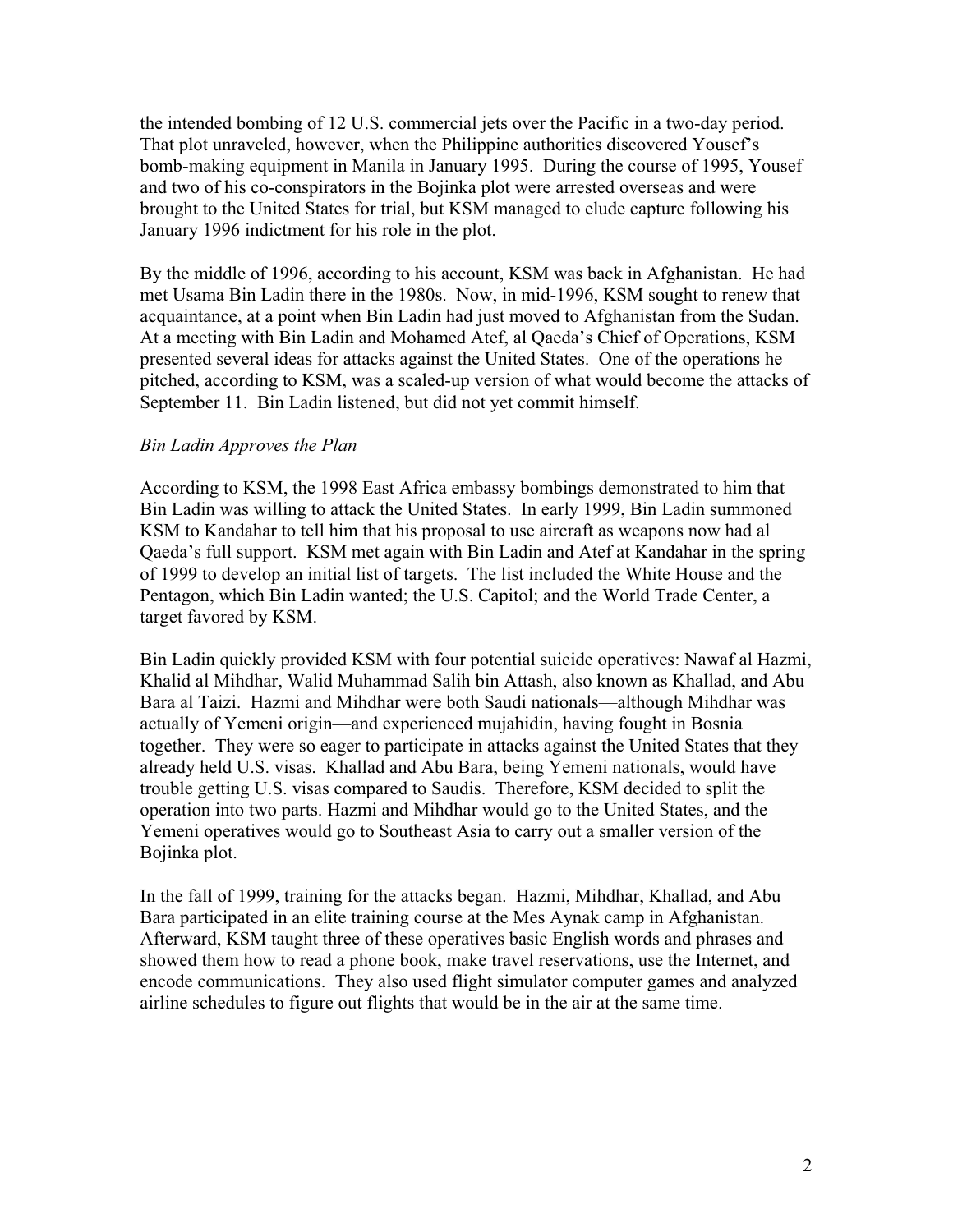### *Kuala Lumpur*

Following the training, all four operatives for the operation traveled to Kuala Lumpur, Malaysia. Khallad and Abu Bara were directed to study airport security and conduct surveillance on U.S. carriers, and Hazmi and Mihdhar were to switch passports in Kuala Lumpur before going on to the United States. Khallad—who traveled to Kuala Lumpur ahead of Hazmi and Mihdhar—attended a prosthesis clinic in Kuala Lumpur. He then flew to Hong Kong aboard a U.S. airliner and was able to carry a box cutter, concealed in his toiletries bag, onto the flight. He returned to Kuala Lumpur, where Hazmi and Mihdhar arrived during the first week in January 2000. The al Qaeda operatives were hosted in Kuala Lumpur by Jemaah Islamiah members Hambali and Yazid Sufaat, among others. When Khallad headed next to a meeting in Bangkok, Hazmi and Mihdhar decided to join him to enhance their cover as tourists.

Khallad had his meetings in Bangkok and returned to Kandahar. Khallad and Abu Bara would not take part in a planes operation; in the spring of 2000, Bin Ladin cancelled the Southeast Asia part of the operation because it was too difficult to coordinate with the U.S. part. Hazmi and Mihdhar spent a few days in Bangkok and then headed for Los Angeles, where they would become the first 9/11 operatives to enter the United States on January 15, 2000.

## *Four Students in Hamburg*

While KSM was deploying his initial operatives for the 9/11 attacks to Kuala Lumpur, a group of four Western-educated men who would prove ideal for the attacks were making their way to the al Qaeda camps in Afghanistan. The four were Mohamed Atta, Marwan al Shehhi, Ziad Jarrah, and Ramzi Binalshibh. Atta, Shehhi, and Jarrah would become pilots for the 9/11 attacks, while Binalshibh would act as a key coordinator for the plot.

Atta, the oldest of the group, was born in Egypt in 1968 and moved to Germany to study in 1992 after graduating from Cairo University. Shehhi was from the United Arab Emirates (UAE) and entered Germany in 1996 through a UAE military scholarship program. Jarrah was from a wealthy family in Lebanon and went to Germany after high school to study at the University of Greifswald. Finally, Binalshibh, a Yemeni, arrived in Germany in 1995.

Atta and Binalshibh were the first of the four to meet, at a mosque in Hamburg in 1995. In 1998, Atta and Binalshibh moved into a Hamburg apartment with Shehhi, who had been studying in Bonn; after several months, the trio moved to 54 Marienstrasse, also in Hamburg. How Shehhi came to know Atta and Binalshibh is not clear. It is also unknown just how and when Jarrah, who was living in Greifswald, first encountered the group, but we do know that he moved to Hamburg in late 1997.

By the time Atta, Shehhi, and Binalshibh were living together in Hamburg, they and Jarrah were well known among Muslims in Hamburg and, with a few other like-minded students, were holding extremely anti-American discussions. Atta, the leader of the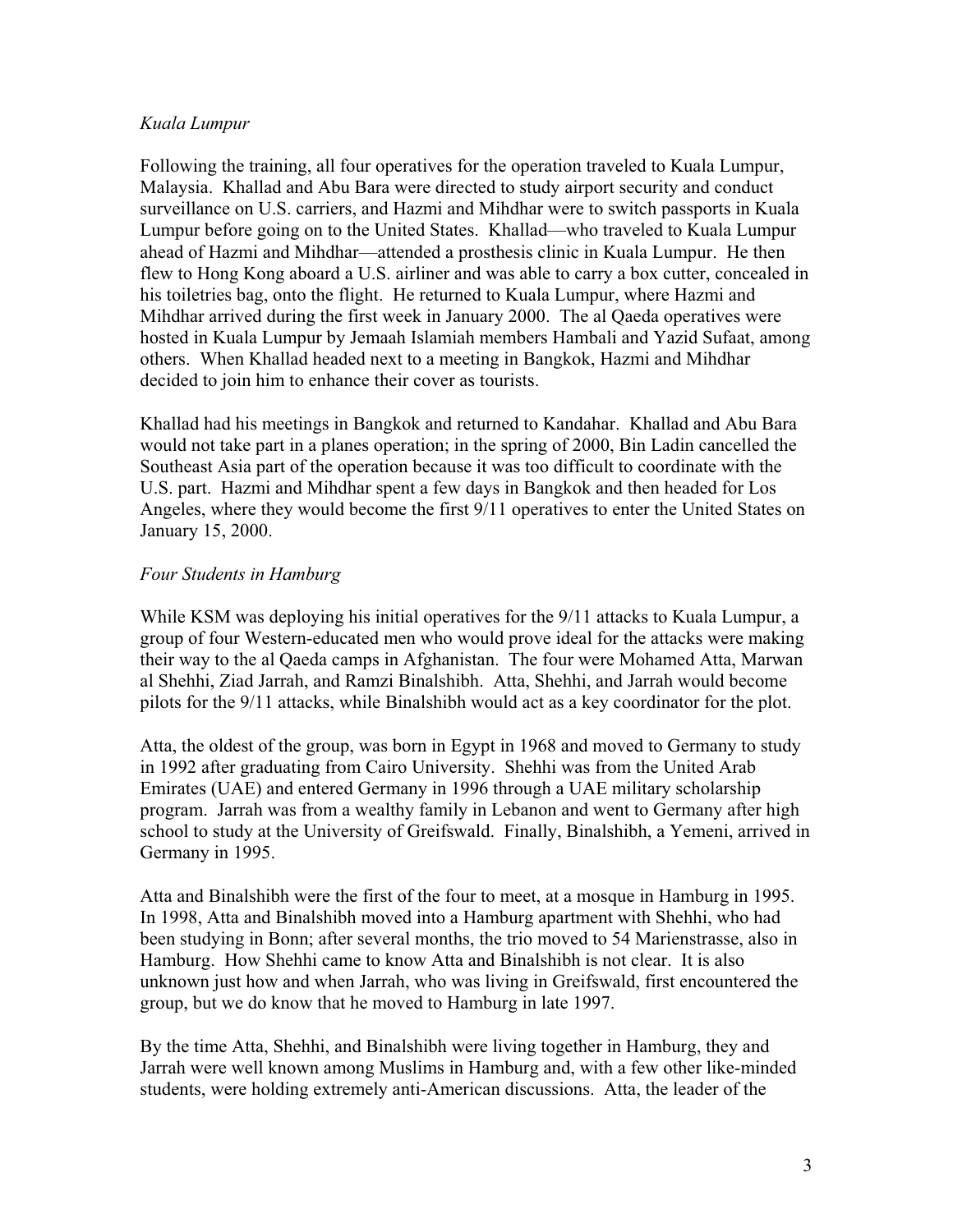group, denounced what he described as a global Jewish movement centered in New York City which, he claimed, controlled the financial world and the media. As time passed, the group became more extreme and secretive. According to Binalshibh, by sometime in 1999, the four had decided to act on their beliefs and to pursue jihad against the Russians in Chechnya.

#### *The Hamburg Students Join al Qaeda*

As Binalshibh is the only one of the four still alive, he is the primary source for an explanation of how the Hamburg group was recruited into the 9/11 plot. Binalshibh claims that during 1999, he and Shehhi had a chance meeting with an individual to whom they expressed an interest in joining the fighting in Chechnya. They were referred to another individual named Mohamedou Ould Slahi—an al Qaeda member living in Germany. He advised them that it was difficult to get to Chechnya and that they should go to Afghanistan first. Following Slahi's advice, between November and December of 1999, Atta, Jarrah, Shehhi, and Binalshibh went to Afghanistan, traveling separately.

When Binalshibh reached the camps in Kandahar, he found that Atta and Jarrah had already pledged *bayat*, or allegiance, to Bin Ladin, and that Shehhi had already left for the UAE to prepare for the anti-U.S. mission the group had been assigned. Binalshibh followed suit, pledging *bayat* to Bin Ladin in a private meeting. Binalshibh, Atta, and Jarrah met with Bin Ladin's deputy, Mohamed Atef, who directed them to return to Germany and enroll in flight training. Atta was chosen as the emir, or leader, of the mission. He met with Bin Ladin to discuss the targets: the World Trade Center, which represented the U.S. economy; the Pentagon, a symbol of the U.S. military; and the U.S. Capitol, the perceived source of U.S. policy in support of Israel. The White House was also on the list, as Bin Ladin considered it a political symbol and wanted to attack it as well. KSM and Binalshibh have both stated that, in early 2000, Shehhi, Atta, and Binalshibh met with KSM in Karachi for training that included learning about life in the United States and how to read airline schedules.

By early March 2000, all four new al Qaeda recruits were back in Germany. They began researching flight schools in Europe, but quickly found that training in the United States would be cheaper and faster. Atta, Shehhi, and Jarrah obtained U.S. visas, but Binalshibh—the sole Yemeni in the group—was rejected repeatedly. In the spring of 2000, Atta, Shehhi, and Jarrah prepared to travel to the United States to begin flight training. Binalshibh would remain behind and help coordinate the operation, serving as a link between KSM and Atta.

#### *California*

While the Hamburg operatives were just joining the 9/11 plot, Nawaf al Hazmi and Khalid al Mihdhar were already living in the United States, having arrived in Los Angeles on January 15, 2000. It has not been established where they stayed during the first two weeks after their arrival. They appear to have frequented the King Fahd Mosque in Culver City, possibly staying in an apartment nearby. Much remains unknown about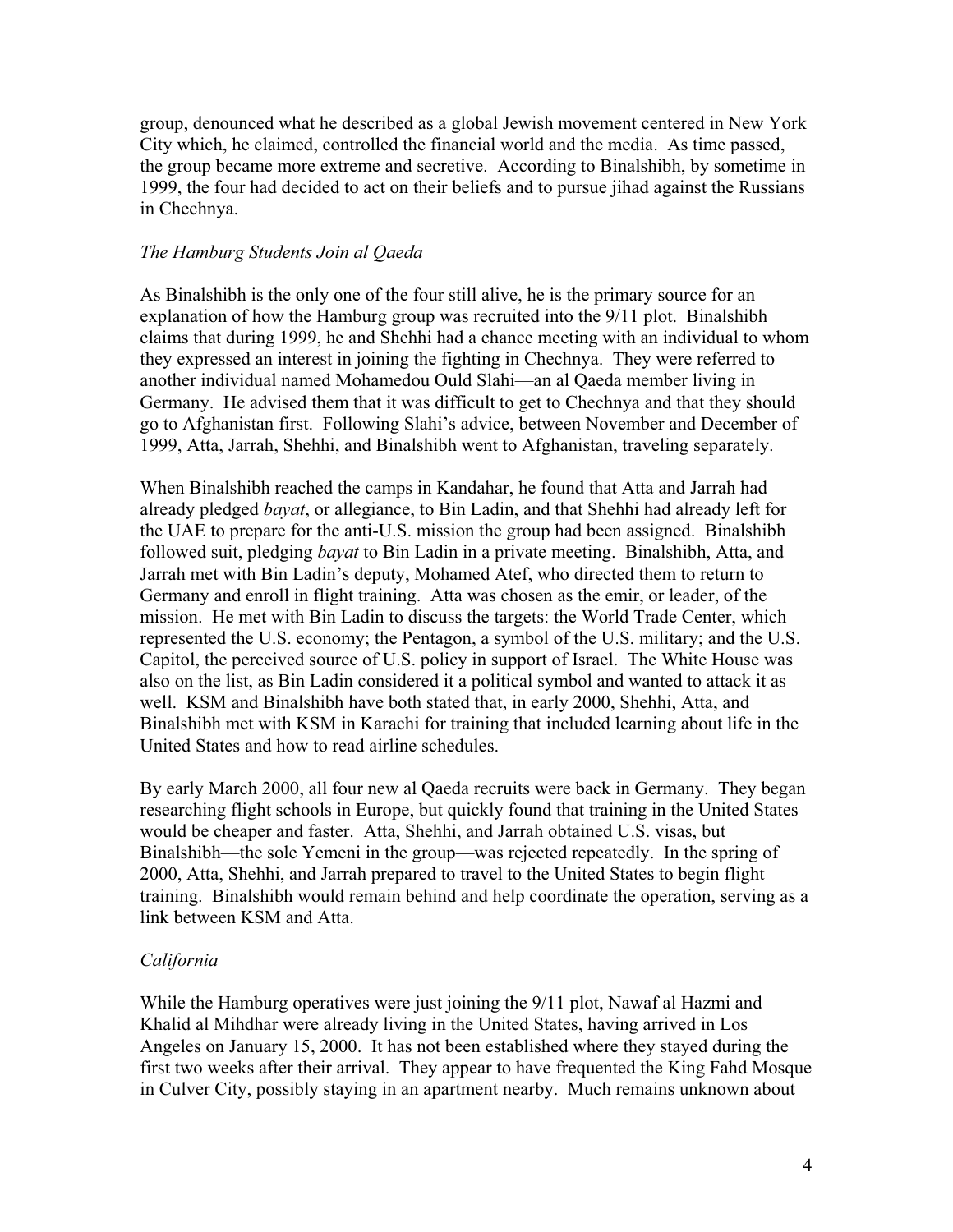their activities and associates while in Los Angeles and our investigation of this period of the conspiracy is continuing.

KSM contends that he directed the two to settle in San Diego after learning from a phone book about language and flight schools there. Recognizing that neither Hazmi nor Mihdhar spoke English or was familiar with Western culture, KSM instructed these operatives to seek help from the local Muslim community.

As of February 1, 2000, Hazmi and Mihdhar were still in Los Angeles, however. That day, the two al Qaeda operatives met a Saudi named Omar al Bayoumi. Bayoumi told them that he lived in San Diego and could help them if they decided to move there. Within a few days, Hazmi and Mihdhar traveled to San Diego. They found Bayoumi at the Islamic Center and took him up on his offer to help them find an apartment. On February 5, Hazmi and Mihdhar moved into a unit they rented in Bayoumi's apartment complex in San Diego. While it is clear that Bayoumi helped them settle in San Diego, we have not uncovered evidence that he did so knowing that they were terrorists, or that he believed in violent extremism.

Hazmi and Mihdhar also received assistance from various other individuals in the Muslim community in San Diego. Several of their new friends were foreign students in their early 20's who worshipped at the Rabat Mosque in La Mesa. One of them, an illegal immigrant named Mohdar Abdullah, became particularly close to Hazmi and Mihdhar and helped them obtain driver's licenses and enroll in schools. When interviewed by the FBI after 9/11, Abdullah denied knowing about the operatives' terrorist plans. Before his recent deportation to Yemen, however, Abdullah allegedly made various claims to individuals incarcerated with him about having advance knowledge of the operatives' 9/11 mission, going so far as to tell one inmate that he had received instructions to pick up the operatives at Los Angeles International Airport, and had driven them from Los Angeles to San Diego. Abdullah and others in his circle appear to have held extremist sympathies.

While in San Diego, Hazmi and Mihdhar also established a relationship with Anwar Aulaqi, an imam at the Rabat Mosque. Aulaqi reappears in our story later.

Another San Diego resident rented Hazmi and Mihdhar a room in his house. An apparently law abiding citizen with close contacts among local police and FBI personnel, the operatives' housemate saw nothing in their behavior to arouse suspicion. Nor did his law enforcement contacts ask him for information about his tenants.

Hazmi and Mihdhar were supposed to learn English and then enroll in flight schools, but they made only cursory attempts at both. Mihdhar paid for an English class that Hazmi took for about a month. The two al Qaeda operatives also took a few short flying lessons. According to their flight instructors, they were interested in learning to fly jets and did not realize that they had to start training on small planes. In June 2000, Mihdhar abruptly returned to his family in Yemen, apparently without permission. KSM was very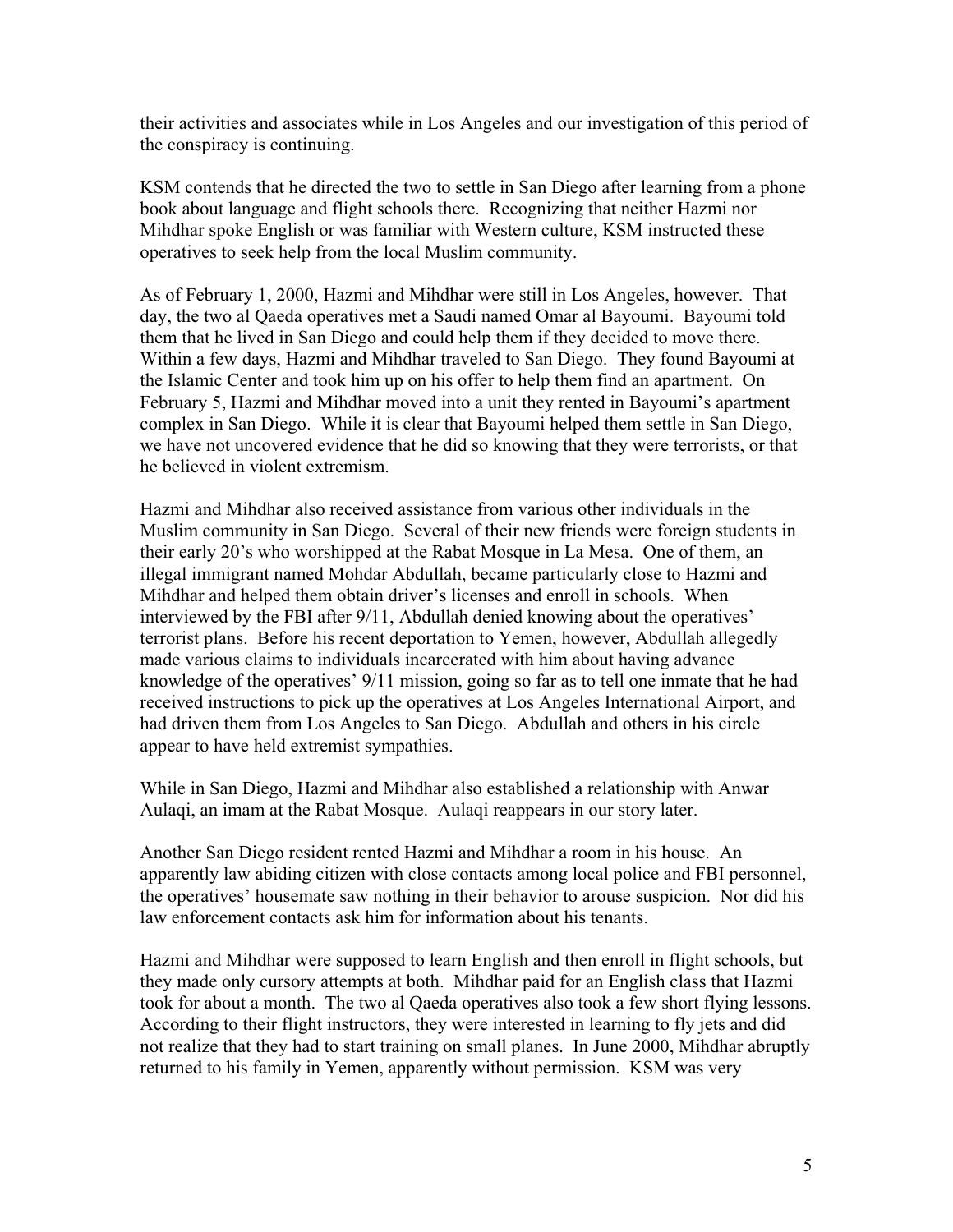displeased and wanted to remove him from the operation, but Bin Ladin interceded, and Mihdhar remained part of the plot.

## *The Hamburg Group Arrives in the United States*

On the East Coast, in May and June 2000, the three operatives from Hamburg who had succeeded in obtaining visas began arriving in the United States. Marwan al Shehhi arrived first, on May 29, 2000, at Newark Airport in New Jersey. Mohamed Atta arrived there five days later, on June 3. He and Shehhi had not yet decided where they would train. They directed inquiries to flight schools in New Hampshire and New Jersey, and, after spending about a month in New York City, visited the Airman Flight School in Norman, Oklahoma, where Zacarias Moussaoui would enroll the following February. For some reason, Atta and Shehhi decided not to enroll there. Instead, they went to Venice, Florida, where Ziad Jarrah had already started his training at Florida Flight Training Center, having arrived in the United States on June 27. Atta and Shehhi enrolled in a different flight school, Huffman Aviation, and began training almost daily. In mid-August, Atta and Shehhi both passed the Private Pilot Airman test. Their instructors described Atta and Shehhi as aggressive and rude, and in a hurry to complete their training.

Meanwhile, Jarrah obtained his single engine private pilot certificate in early August 2000. In October, Jarrah went on the first of five foreign trips he would take during his time in the United States. He returned to Germany to visit his girlfriend, Aysel Senguen, the daughter of Turkish immigrants, whom Jarrah had met in 1996 and married in a 1999 Islamic ceremony not recognized under German law.

# *The Fourth Pilot: Hani Hanjour*

By this point, in the fall of 2000, three 9/11 pilots were progressing in their training. It was clear, though, that the first two assigned to the operation, Hazmi and Mihdhar, would not learn to fly aircraft. It proved unnecessary to scale back the operation, however, because a young Saudi with special credentials arrived at an al Qaeda camp in Afghanistan.

Hani Hanjour had studied in the United States intermittently since 1991, and had undergone enough flight training in Arizona to obtain his commercial pilot certificate in April 1999. His friends there included individuals with ties to Islamic extremism. Reportedly a devout Muslim all his life, Hanjour worked for a relief agency in Afghanistan in the 1980s. By 2000, he was back in Afghanistan where he was identified among al Qaeda recruits at the al Faruq camp as a trained pilot who should be sent to KSM for inclusion in the plot.

After receiving several days of training from KSM in Karachi, Hanjour returned to Saudi Arabia on June 20, 2000. There he obtained a U.S. student visa on September 25, before traveling to the UAE to receive funds for the operation from KSM's nephew, a conspirator named Ali Abdul Aziz Ali. On December 8, 2000, Hanjour traveled to San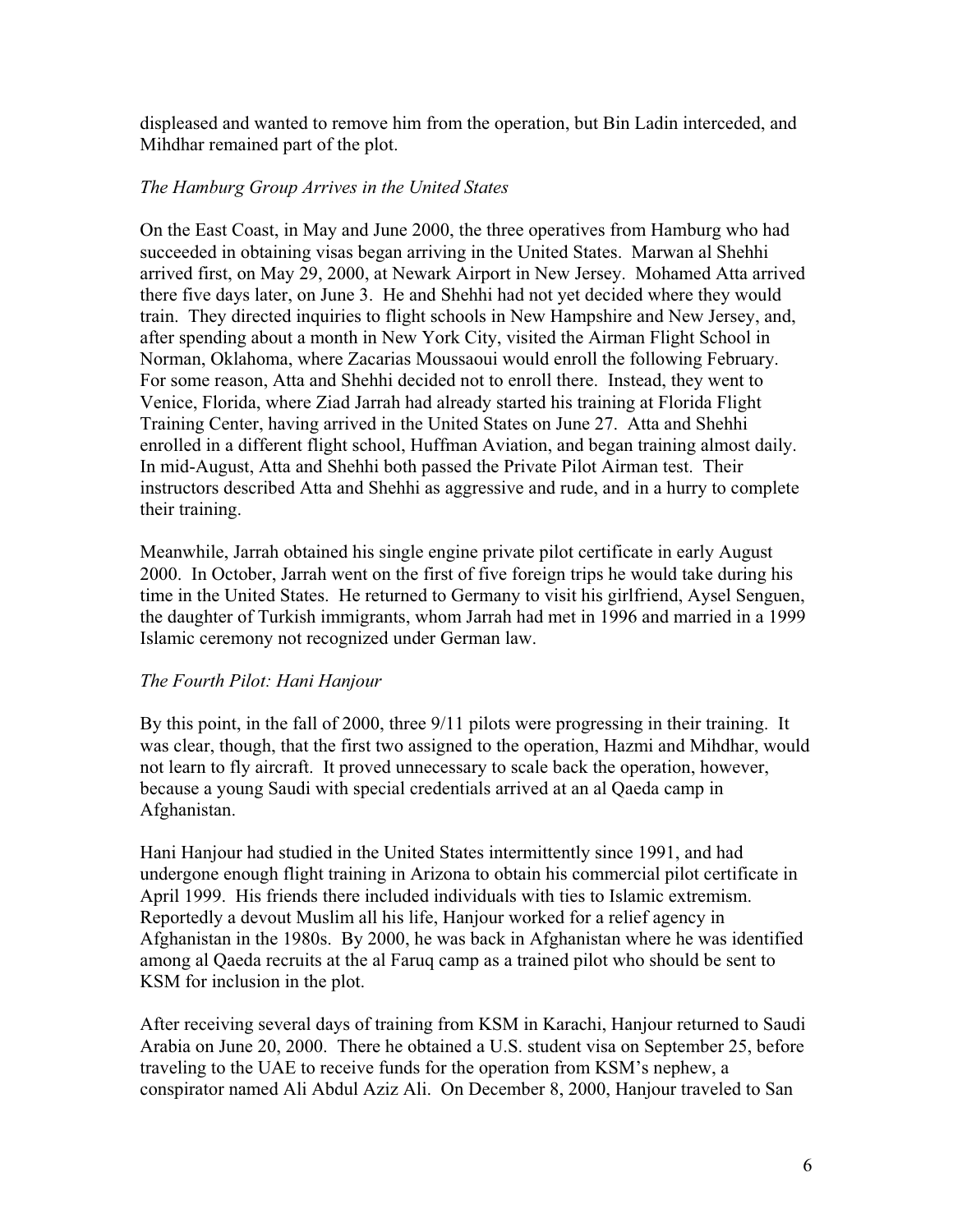Diego to join Nawaf al Hazmi, who had been alone since Mihdhar's departure six months earlier.

Once Hanjour arrived in San Diego and joined Hazmi, the two quickly relocated to Arizona, where Hanjour had spent most of his previous time in the United States. On December 12, 2000, they were settling in Mesa, Arizona, and Hanjour was ready to brush up on his flight training. By early 2001, he was using a Boeing 737 simulator. Because his performance struck his flight instructors as sub-standard, they discouraged Hanjour from continuing, but he persisted. He and Hazmi then left the Southwest at the end of March, driving across the country in Hazmi's car. There is some evidence indicating that Hanjour may have returned to Arizona in June of 2001 to obtain additional flight training with some of his associates in the area.

## *9/11 Operatives on the Move*

Back in Florida, the Hamburg pilots—Atta, Shehhi, and Jarrah—continued to train. By the end of 2000, they also were starting to train on jet aircraft simulators. Around the beginning of the New Year, all three of them left the United States on various foreign trips. Jarrah took the second and third of his five foreign trips, visiting Germany and Beirut to see his girlfriend and family respectively. On one trip, Jarrah's girlfriend returned with him to the United States and stayed with him in Florida for ten days, even observing one of Jarrah's training sessions at flight school.

While Jarrah took these personal trips, Atta traveled to Germany for an early January 2001 meeting with Ramzi Binalshibh. Atta reported that the pilots had completed their training and were awaiting further instruction from al Qaeda. After the meeting, Atta returned to Florida and Binalshibh headed to Afghanistan to brief the al Qaeda leadership. As soon as Atta returned to Florida, Shehhi took his foreign trip, an unexplained eight-day sojourn to Casablanca.

After Atta and Shehhi returned to Florida, they moved on to the Atlanta area, where they pursued some additional training. The two rented a small plane with a flight instructor and may have visited a flight school in Decatur, Georgia. By February 19, Atta and Shehhi were on the move again, traveling to Virginia Beach, Virginia. Here is a shot of Atta on February 20, withdrawing \$4,000 from his account at a SunTrust Bank branch in Virginia Beach. A bit later, Jarrah spent time in Georgia as well, staying in Decatur in mid-March. At the end of March, he left again for Germany to visit his girlfriend.

At about this time, Hanjour and Hazmi were driving from Arizona toward the East Coast. After being stopped for speeding in Oklahoma on April 1, they finally arrived in Northern Virginia. At the Dar al Hijra mosque in Falls Church, they met a Jordanian man named Eyad al Rababah, possibly through Anwar Aulaqi, the imam whom they had known in San Diego and who, in the interim, also had moved east in early 2001.

With Rababah's help, Hanjour and Hazmi were able to find a room in an apartment in Alexandria, Virginia. When they expressed interest in the greater New York area,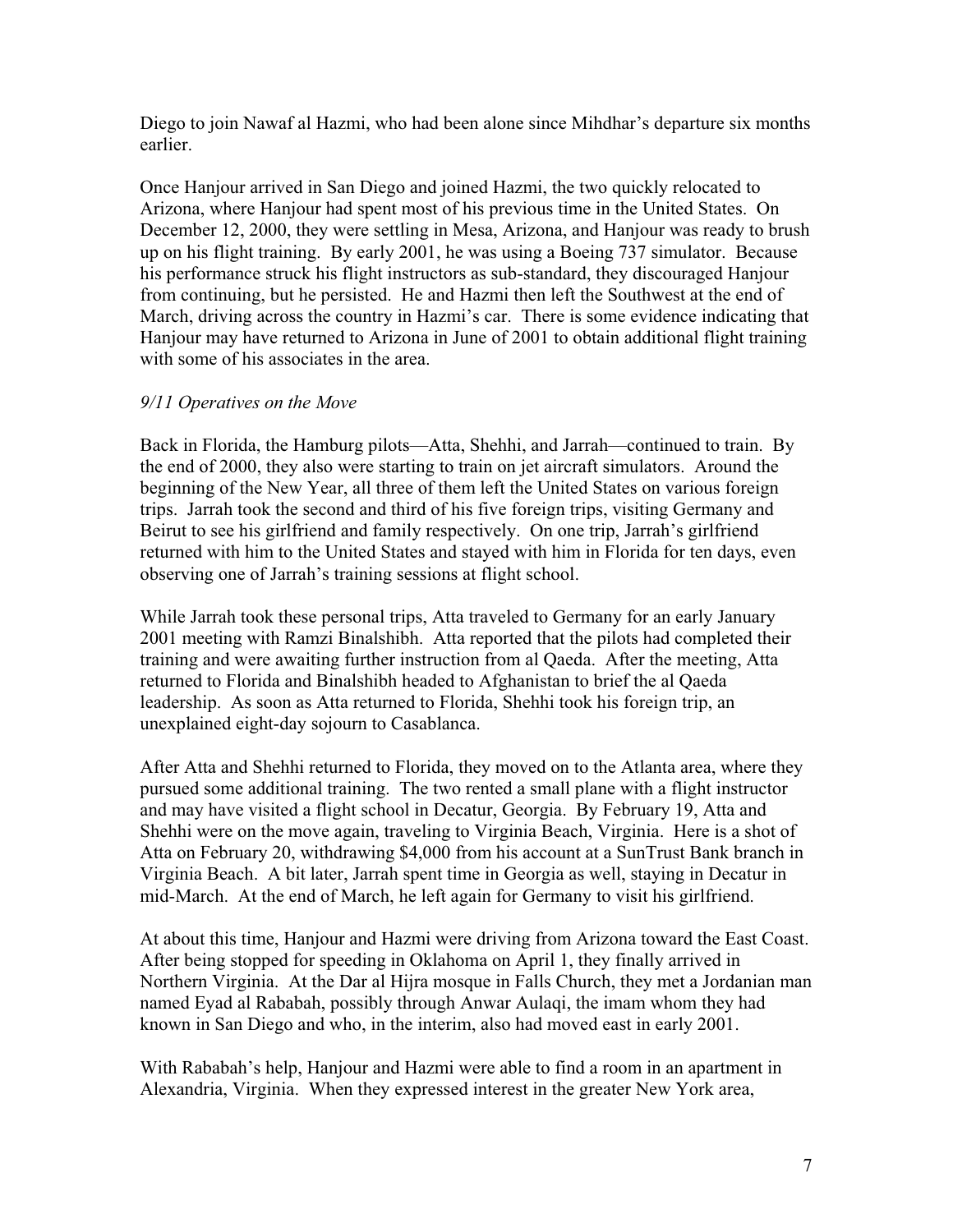Rababah suggested they accompany him to Connecticut, where he was in the process of moving. On May 8, the group—which by now included al Qaeda operatives Ahmad al Ghamdi and Majed Moqed—traveled to Fairfield, Connecticut. The next day, Rababah took them to Paterson, New Jersey to have dinner and see the area. Soon thereafter, they moved into an apartment in Paterson. At this time, we have insufficient basis to conclude that Rababah knew the operatives were terrorists when he assisted them. As for Aulaqi, there is reporting that he has extremist ties, and the circumstances surrounding his relationship with the hijackers remain suspicious. However, we have not uncovered evidence that he associated with the hijackers knowing that they were terrorists.

While Hanjour and Hazmi were settling in New Jersey, Atta and Shehhi were returning to southern Florida. We have examined the allegation that Atta met with an Iraqi intelligence officer in Prague on April 9. Based on the evidence available—including investigation by Czech and U.S. authorities plus detainee reporting—we do not believe that such a meeting occurred. The FBI's investigation places him in Virginia as of April 4, as evidenced by this bank surveillance camera shot of Atta withdrawing \$8,000 from his account. Atta was back in Florida by April 11, if not before. Indeed, investigation has established that, on April 6, 9, 10, and 11, Atta's cellular telephone was used numerous times to call Florida phone numbers from cell sites within Florida. We have seen no evidence that Atta ventured overseas again or re-entered the United States before July, when he traveled to Spain and back under his true name. Shehhi, on the other hand, visited Cairo between April 18 and May 2. We do not know the reason for this excursion.

### *The Muscle Hijackers*

While the pilots trained in the United States, Bin Ladin and al Qaeda leaders in Afghanistan started selecting the muscle hijackers—those operatives who would storm the cockpit and control the passengers on the four hijacked planes. (The term "muscle" hijacker appears in the interrogation reports of 9/11 conspirators KSM and Binalshibh, and has been widely used to refer to the non-pilot hijackers.) The so-called muscle hijackers actually were not physically imposing, as the majority of them were between 5'5" and 5'7" in height and slender in build. In addition to Hazmi and Mihdhar, the first pair to enter the United States, there were 13 other muscle hijackers, all but one from Saudi Arabia. They were Satam al Suqami, Wail and Waleed al Shehri (two brothers), Abdul Aziz al Omari, Fayez Banihammad (from the UAE), Ahmed al Ghamdi, Hamza al Ghamdi, Mohand al Shehri, Saeed al Ghamdi, Ahmad al Haznawi, Ahmed al Nami, Majed Moqed, and Salem al Hazmi (the brother of Nawaf al Hazmi).

The muscle hijackers were between 20 and 28 years of age and had differing backgrounds. Many were unemployed and lacked higher education, while a few had begun university studies. Although some were known to attend prayer services regularly, others reportedly even consumed alcohol and abused drugs. It has not been determined exactly how each of them was recruited into al Qaeda, but most of them apparently were swayed to join the jihad in Chechnya by contacts at local universities and mosques in Saudi Arabia.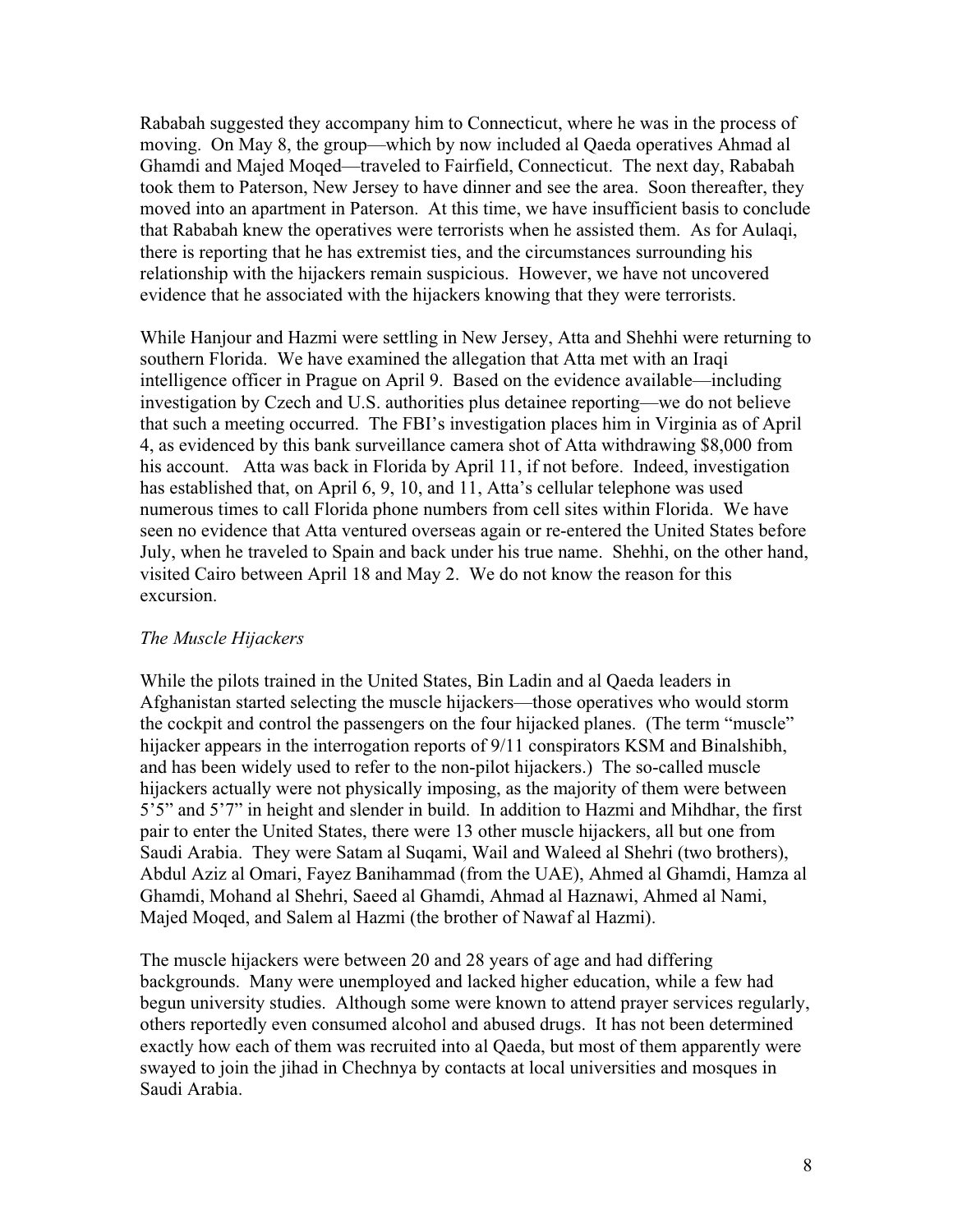By late 1999 and early 2000, the young men who would become the muscle hijackers began to break off contact with their families and pursue jihad. They made their way to the camps in Afghanistan, where they volunteered to be suicide operatives for al Qaeda. After being picked by Bin Ladin himself for what would become the 9/11 operation, most of them returned to Saudi Arabia to obtain U.S. visas. They then returned to Afghanistan for special training on how to conduct hijackings, disarm air marshals, and handle explosives and knives. Next KSM sent them to the UAE, where his nephew, Ali Abdul Aziz Ali, and another al Qaeda member, Mustafa al Hawsawi, would help them buy plane tickets to the United States.

In late April 2001, the muscle hijackers started arriving in the United States, specifically in Florida, Washington, DC, and New York. They traveled mostly in pairs and were assisted upon arrival by Atta and Shehhi in Florida or Hazmi and Hanjour in DC and New York. The final pair, Salem al Hazmi and Abdulaziz al Omari, arrived New York on June 29 and likely were picked up the following day by Salem's brother, Nawaf, as evidenced by Nawaf's minor traffic accident while heading east on the George Washington Bridge. Finally, on July 4, Khalid al Mihdhar, who had abandoned Nawaf al Hazmi back in San Diego 13 months earlier, re-entered the United States. Mihdhar promptly joined the group in Paterson, New Jersey.

### *Summer of Preparations*

In addition to assisting the newly-arrived muscle hijackers, the pilots busied themselves during the summer of 2001 with cross-country surveillance flights and additional flight training. Shehhi took the first cross-country flight, from New York to San Francisco and on to Las Vegas on May 24. Jarrah was next, traveling from Baltimore to Los Angeles and on to Las Vegas on June 7. Then, on June 28, Atta flew from Boston to San Francisco and on to Las Vegas. Each flew first class, in the same type of aircraft he would pilot on September 11.

In addition to the test flights, some of the operatives obtained additional training. In early June, Jarrah sought to fly the "Hudson Corridor," a low altitude "hallway" along the Hudson River that passed several New York landmarks, including the World Trade Center. Hanjour made the same request at a flight school in New Jersey.

The 9/11 operatives were now split between two locations: southern Florida and Paterson, New Jersey. Atta had to coordinate the two groups, especially with Nawaf al Hazmi, who was considered Atta's second-in-command for the entire operation. Their first in-person meeting probably took place in June, when Hazmi flew round-trip between Newark and Miami.

The next step for Atta was a mid-July status meeting with Binalshibh at a small resort town in Spain. According to Binalshibh, the two discussed the progress of the plot, and Atta disclosed that he would still need about five or six weeks before he would be able to provide the date for the attacks. Atta also reported that he, Shehhi, and Jarrah had been able to carry box cutters onto their test flights; they had determined that the best time to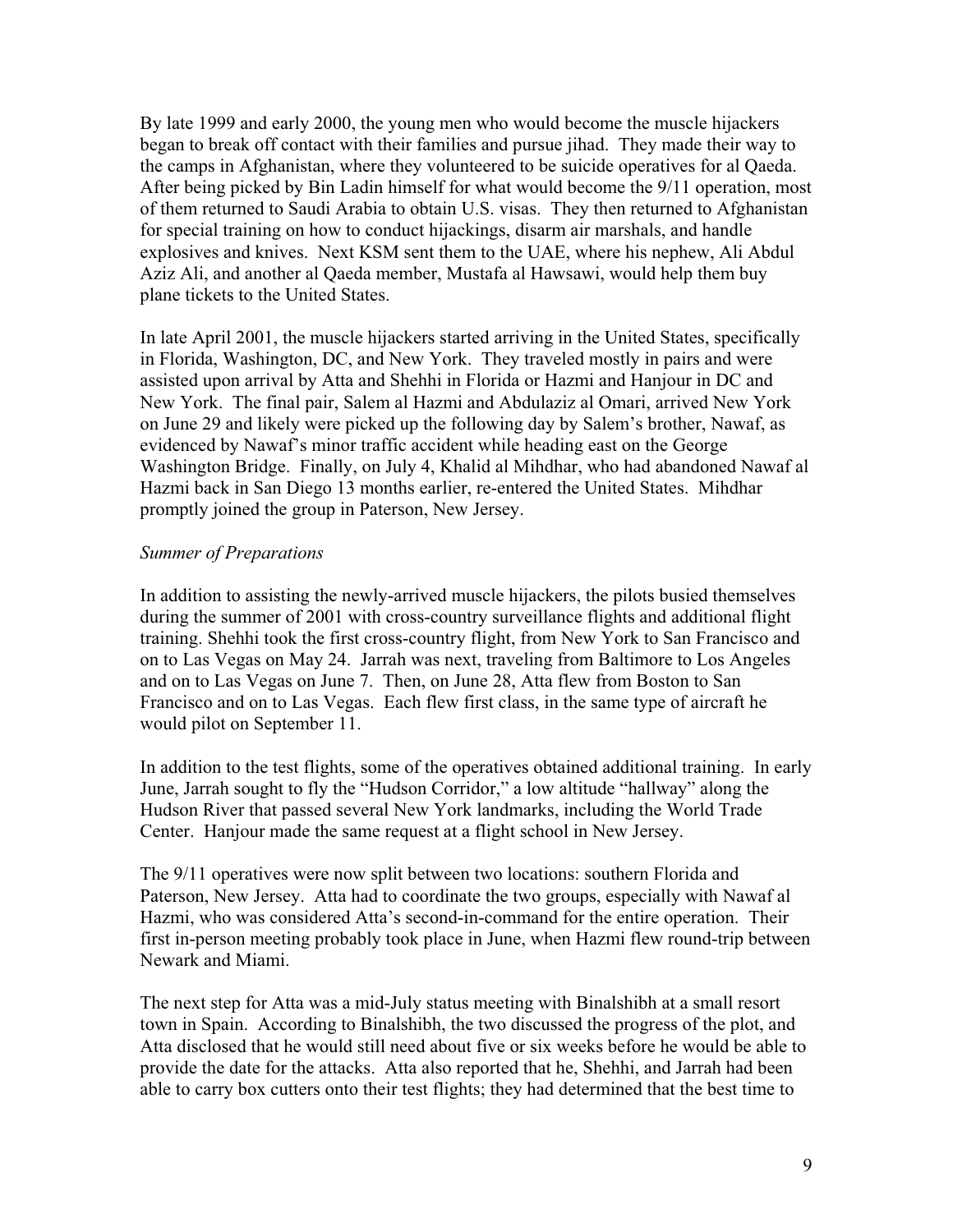storm the cockpit would be about 10-15 minutes after takeoff, when they noticed that cockpit doors were typically opened for the first time. Atta also said that the conspirators planned to crash their planes into the ground if they could not strike their targets. Atta himself planned to crash his aircraft into the streets of New York if he could not hit the World Trade Center. After the meeting, Binalshibh left to report the progress to the al Qaeda leadership in Afghanistan, and Atta returned to Florida on July 19.

In early August, Atta spent a day waiting at the Orlando airport for one additional muscle hijacker intended for the operation, Mohamed al Kahtani. As noted in Staff Statement No. 1, Kahtani was turned away by U.S. immigration officials and failed to join the operation. On August 13, another in-person meeting of key players in the plot apparently took place, as Atta, Nawaf al Hazmi, and Hanjour gathered one last time in Las Vegas. Two days later, the FBI learned about the strange behavior of Zacarias Moussaoui, who was now training on flight simulators in Minneapolis.

#### *The Final Days*

In addition to their last test flights and Las Vegas trips, the conspirators had other final preparations to make. Some of the pilots took practice flights on small rented aircraft, and the muscle hijackers trained at gyms. The operatives also purchased a variety of small knives that they may have used during the attacks. While we can't know for sure, some of the knives the terrorists bought may have been these, which were recovered from the Flight 93 crash site. On August 22, Jarrah attempted to buy four Global Positioning System (GPS) units from a pilot shop in Miami. Only one unit was available, and Jarrah purchased it along with three aeronautical charts.

Just over two weeks before the attacks, the conspirators purchased their flight tickets. Between August 26 and September 5, they bought tickets on the Internet, by phone, and in person. Once the ticket purchases were made, the conspirators returned excess funds to al Qaeda. During the first week in September, they made a series of wire transfers to Mustafa al Hawsawi in the UAE, totaling about \$26,000. Nawaf al Hazmi attempted to send Hawsawi the debit card for Mihdhar's bank account, which still contained approximately \$10,000. (The package containing the card would be intercepted after the FBI found the Express Mail receipt for it in Hazmi's car at Dulles Airport on 9/11.)

The last step was to travel to the departure points for the attacks. The operatives for American Airlines Flight 77, which would depart from Dulles and crash into the Pentagon, gathered in Laurel, Maryland, about 20 miles from Washington, DC. The Flight 77 team stayed at a motel in Laurel during the first week of September and spent time working out at a nearby gym. On the final night before the attacks, they stayed at a hotel in Herndon, Virginia, close to Dulles Airport. Further north, the operatives for United Airlines Flight 93, which would depart from Newark and crash in Stony Creek Township, Pennsylvania, gathered in Newark. Just after midnight on September 9, Jarrah received this speeding ticket as he headed north through Maryland along Interstate 95, towards his team's staging point in New Jersey.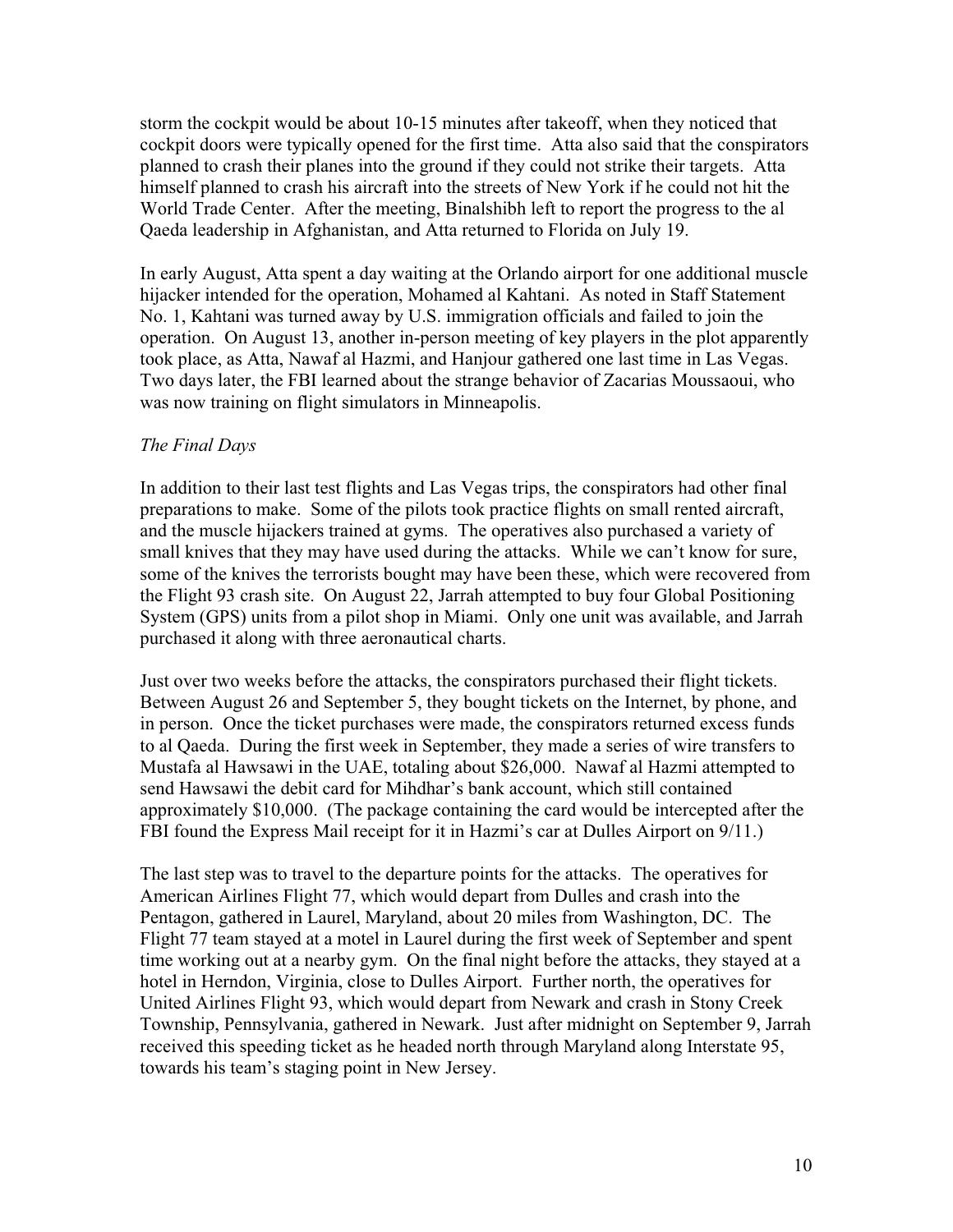Atta continued to coordinate the teams until the very end. On September 7, he flew from Fort Lauderdale to Baltimore, presumably to meet with the Flight 77 team in Laurel, Maryland. On September 9, he flew from Baltimore to Boston. By this time, Marwan al Shehhi and his team for Flight 175 had arrived in Boston, and Atta was seen with Shehhi at his hotel. The next day, Atta picked up Abdul Aziz al Omari, one of the Flight 11 muscle hijackers, from his Boston hotel and drove to Portland, Maine. For reasons that remain unknown, Atta and Omari took a commuter flight to Boston during the early hours of September 11 to connect to Flight 11. As shown here, they cleared security at the airport in Portland and boarded the flight that would allow them to join the rest of their team at Logan Airport.

The Portland detour almost prevented Atta and Omari from making Flight 11 out of Boston. In fact, the luggage they checked in Portland failed to make it onto the plane. Seized after the September 11 crashes, Atta and Omari's luggage turned out to contain a number of telling items, including: correspondence from the university Atta attended in Egypt; Omari's international driver's license and passport; a video cassette for a Boeing 757 flight simulator; and this folding knife and pepper spray, presumably extra weapons the two conspirators decided they didn't need.

On the morning of September 11, after years of planning and many months of intensive preparation, all four terrorist teams were in place to execute the attacks of that day.

### *Financing of the 9/11 Plot*

We estimate that the  $9/11$  attacks cost somewhere between \$400,000 and \$500,000 to execute. The operatives spent over \$270,000 in the United States, and the costs associated with Zacarias Moussaoui—who is discussed at greater length below—were at least \$50,000. Additional expenses included travel to obtain passports and visas; travel to the United States; expenses incurred by the plot leader and facilitators outside the United States; and expenses incurred by the people selected to be hijackers but who ultimately did not participate. For many of these expenses, we have only fragmentary evidence and/or unconfirmed detainee reports and can make only a rough estimate of costs. Our \$400,000-\$500,000 estimate does not include the cost of running the camps in Afghanistan where the hijackers were recruited and trained, or the cost of that training.

We have found no evidence that the Hamburg group received funds from al Qaeda before late 1999. They apparently supported themselves before joining the conspiracy. Thereafter, according to KSM, they each received \$5,000 to pay for their return to Germany from Afghanistan plus funds for travel from Germany to the United States. KSM, Binalshibh, and plot facilitator Mustafa al Hawsawi, each received money perhaps \$10,000—to cover their living expenses while they fulfilled their roles in the plot.

In the United States, the operatives' primary expenses consisted of flight training, living expenses (room, board and meals, vehicles, insurance, etc.), and travel (casing flights, meetings, and the flights on 9/11). All told, about \$300,000 was deposited into the 19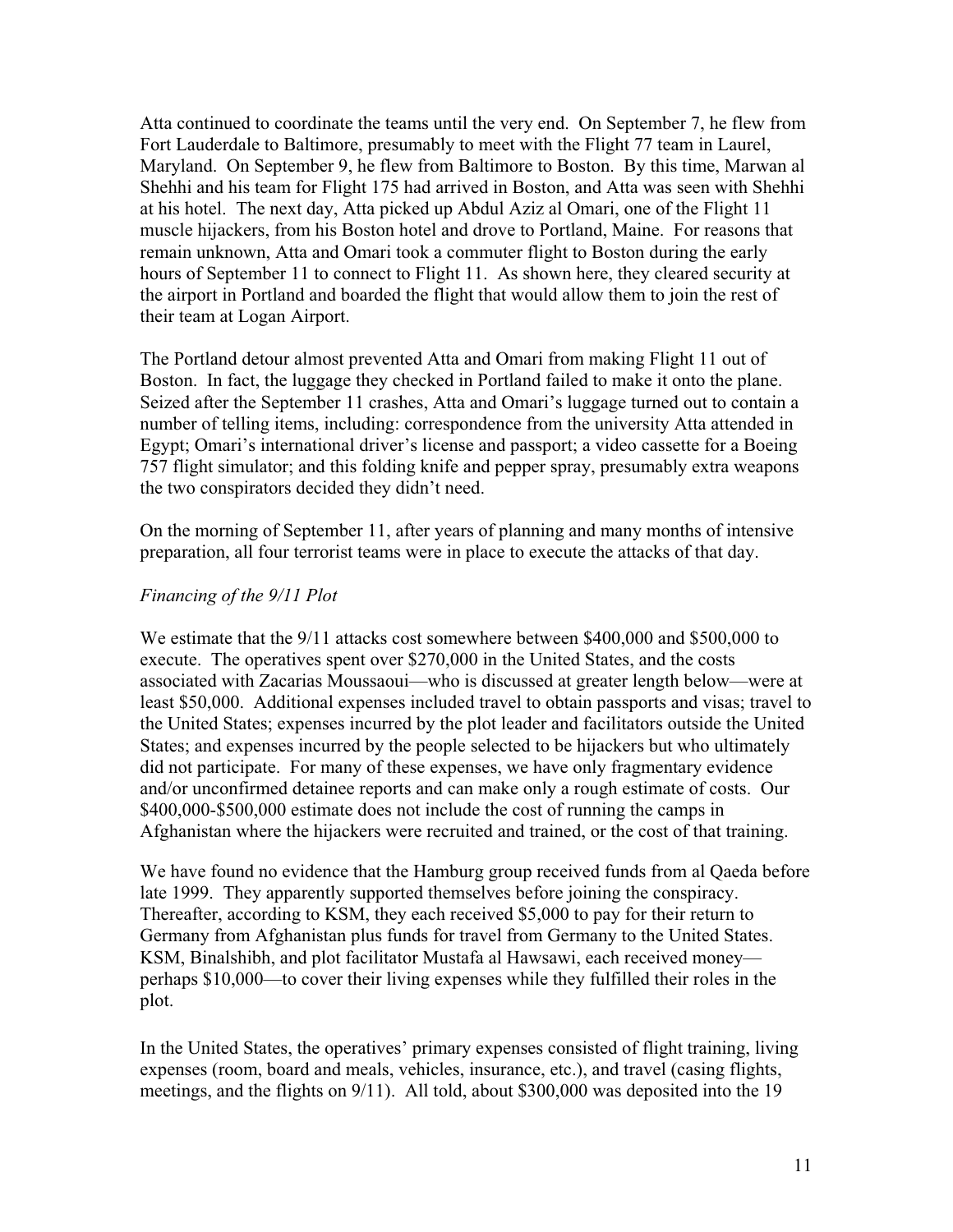hijackers' bank accounts in the United States. They received funds in the United States through a variety of unexceptional means. Approximately \$130,000 arrived via a series of wire transfers from Ali Abdul Aziz Ali, who sent approximately \$120,000 from Dubai, and Binalshibh, who sent just over \$10,000 from Germany. Shown here is the receipt for the largest wire transfer sent to the conspirators in the United States, \$70,000 that Ali wired Marwan al Shehhi on September 17, 2000, just when Shehhi, Atta and Jarrah were in the middle of their flight training. In addition to receiving funds by wire, the operatives brought significant amounts of cash and travelers checks with them into the United States, the largest amount coming with the 13 muscle hijackers who began arriving in April 2001. Finally, several of the operatives relied on accounts in overseas financial institutions, which they accessed in the United States with ATM and credit cards.

The conspiracy made extensive use of banks in the United States, both branches of major international banks and smaller regional banks. All of the operatives opened accounts in their own names, using passports and other identification documents. There is no evidence that they ever used false social security numbers to open any bank accounts. Their transactions were unremarkable and essentially invisible amidst the billions of dollars flowing around the world every day.

No credible evidence exists that the operatives received substantial funding from any person in the United States. Specifically, there is no evidence that Mihdhar and Hazmi received funding from Saudi citizens Omar al Bayoumi and Osama Bassnan, or that Saudi Princess Haifa al Faisal provided any funds to the conspiracy either directly or indirectly.

To date, the U.S. government has not been able to determine the origin of the money used for the 9/11 attacks. Compelling evidence traces the bulk of the funds directly back to KSM, but from where KSM obtained the money remains unknown at this time. Ultimately the question is of little practical significance. Al Qaeda had many avenues of funding and a pre-9/11 annual budget estimated at \$30 million. If a particular source of funds had dried up, al Qaeda could have easily found enough money to fund an attack that cost \$400,000-\$500,000 over nearly two years.

# **A Closer Look at Specific Aspects of the Plot**

Given the catastrophic results of the 9/11 attacks, it is tempting to depict the plot as a set plan executed to near perfection. This would be a mistake. The 9/11 conspirators confronted operational difficulties, internal disagreements, and even dissenting opinions within the leadership of al Qaeda. In the end, the plot proved sufficiently flexible to adapt and evolve as challenges arose.

### *Initial Changes in the Plot*

As originally envisioned, the 9/11 plot involved even more extensive attacks than those carried out on September 11. KSM maintains that his initial proposal involved hijacking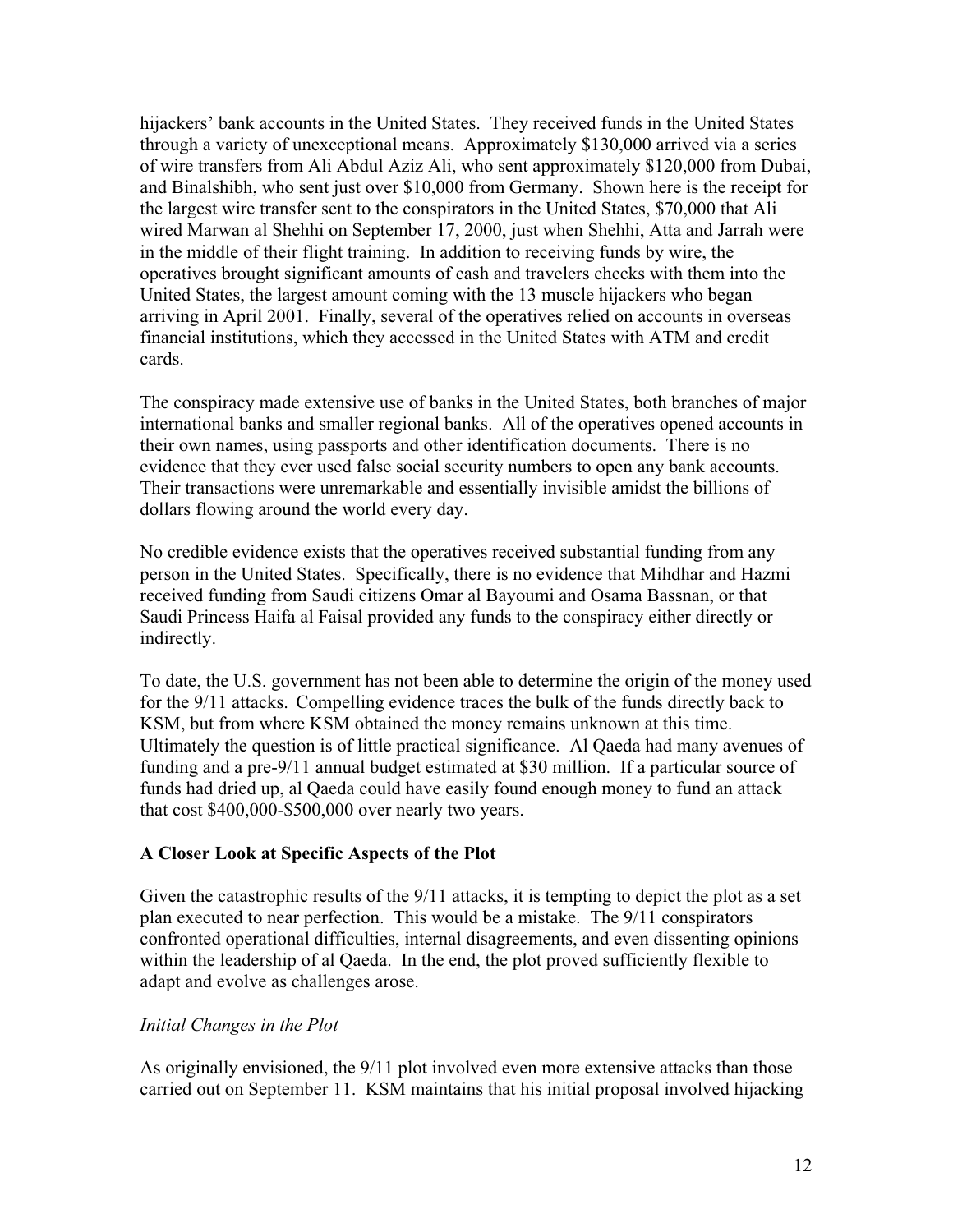ten planes to attack targets on both the East and West coasts of the United States. He claims that, in addition to the targets actually hit on 9/11, these hijacked planes were to be crashed into CIA and FBI headquarters, unidentified nuclear power plants, and the tallest buildings in California and Washington State. The centerpiece of his original proposal was the tenth plane, which he would have piloted himself. Rather than crashing the plane into a target, he would have killed every adult male passenger, contacted the media from the air, and landed the aircraft at a U.S. airport. He says he then would have made a speech denouncing U.S. policies in the Middle East before releasing all of the women and children passengers.

KSM concedes that this ambitious proposal initially received only a lukewarm response from the al Qaeda leadership in view of the proposal's scale and complexity. When Bin Ladin finally approved the operation, he scrapped the idea of using one of the hijacked planes to make a public statement but provided KSM with four operatives, only two of whom ultimately would participate in the 9/11 attacks. Those two operatives, Nawaf al Hamzi and Khalid al Mihdhar, had already acquired U.S. visas in their Saudi passports by the time they were picked for the operation. According to KSM, both had obtained visas because they wanted to participate in an operation against the United States, having been inspired by a friend of theirs who was a suicide bomber in the August 1998 attack on the U.S. embassy in Kenya.

It soon became clear to KSM that the other two operatives, Khallad bin Attash and Abu Bara al Taizi—both of whom had Yemeni, not Saudi, documentation—would not be able to obtain U.S. visas. Khallad, in fact, had already been turned down in April 1999, at about the same time that Hazmi and Mihdhar acquired their U.S. visas in Saudi Arabia.

Although he recognized that Yemeni operatives would not be able to travel to the United States as readily as Saudis like Hazmi and Mihdhar, KSM wanted Khallad and Abu Bara to take part in the operation. Accordingly, by mid-1999, KSM made his first major adjustment, splitting the plot into two parts so that Yemeni operatives could participate without having to obtain U.S. visas. He focused in particular on Southeast Asia because he believed it would be easier for Yemenis to travel there than to the United States.

The first part of the operation would remain as originally planned—operatives including Hazmi and Mihdhar would hijack commercial flights and crash them into U.S. targets. The second part, however, would now involve using Yemeni operatives in a modified version of the Bojinka plot: operatives would hijack U.S. commercial planes flying Pacific routes from Southeast Asia and explode them in mid-air instead of crashing them into particular targets. (An alternate scenario, according to KSM, involved flying planes into U.S. targets in Japan, Singapore or Korea.) All planes in the United States and in Southeast Asia, however, were to be crashed or exploded more or less simultaneously, to maximize the psychological impact of the attacks.

Khallad has admitted casing a flight between Bangkok and Hong Kong in early January 2000 in preparation for the revised operation. According to his account, he reported the results from this mission to Bin Ladin and KSM. By April or May 2000, however, Bin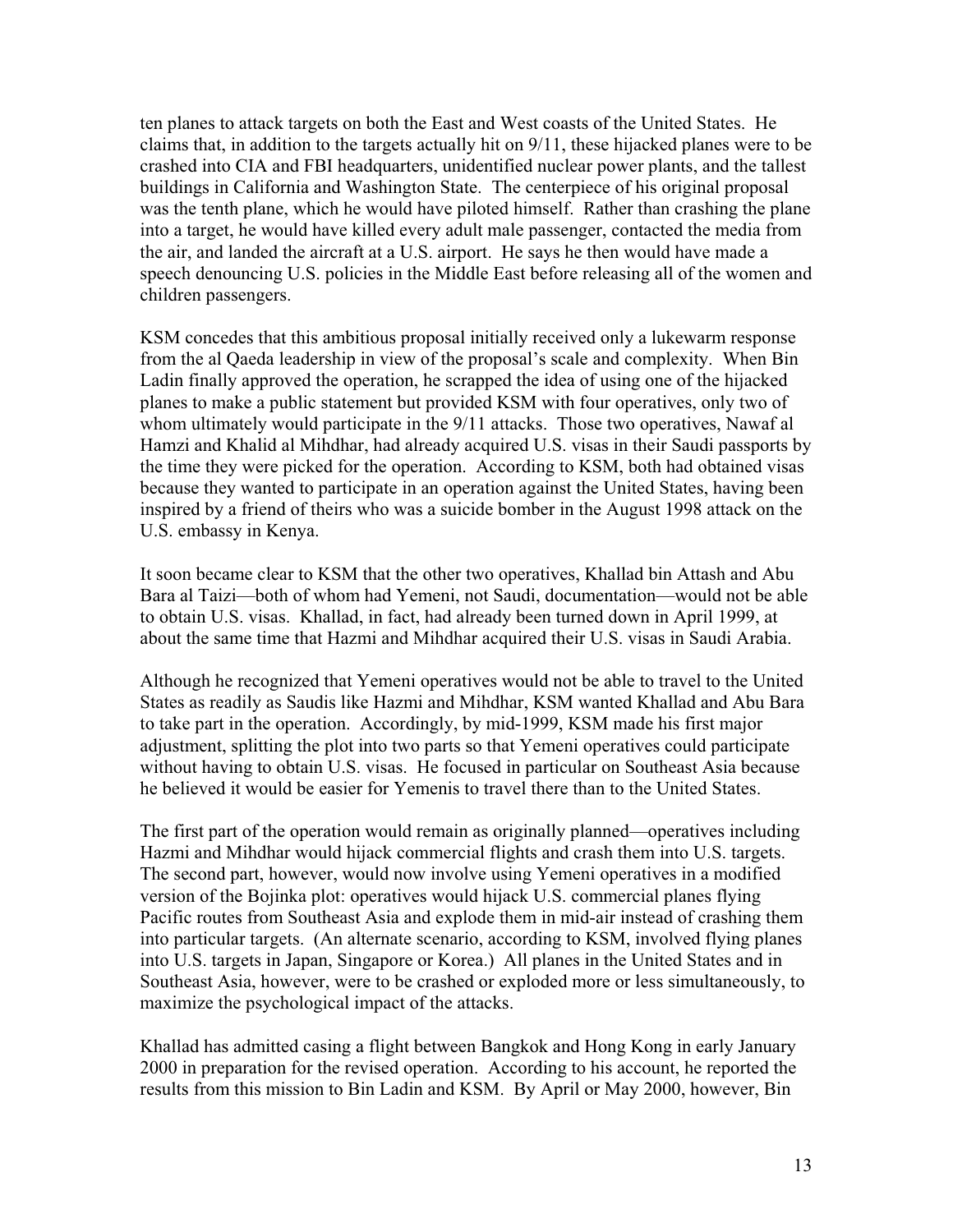Ladin had decided to cancel the Southeast Asia part of the planes operation because he believed it would be too difficult to synchronize the hijacking and crashing of flights on opposite sides of the globe. Deprived of the opportunity to become a suicide operative, Khallad was re-deployed, first helping KSM communicate with Hazmi in California and later assisting in the *Cole* bombing, much as Binalshibh was assigned to assist the Hamburg pilots after failing to obtain a visa himself.

Hazmi and Mihdhar were particularly ill-prepared to stage an operation in the United States. Neither had any significant exposure to western culture; Hazmi barely spoke English, and Mihdhar spoke none. Given this background, KSM had real concerns about whether they would be able to fulfill their mission. In fact, he maintains that the only reason the two operatives were included in the 9/11 plot was their prior acquisition of visas and Bin Ladin's personal interest in having them participate.

Unlike the other 9/11 hijackers—who were instructed to avoid associating with others in the local Muslim community—Hazmi and Mihdhar received specific permission from KSM to seek assistance at mosques when they first arrived in the United States. According to KSM, he also directed them to enroll in English language classes as soon as possible so that they could begin flight training right away. As KSM tells it, Hazmi and Mihdhar attempted to enroll in three language schools upon arriving in Los Angeles but failed to attend classes at any of them. Once they moved to San Diego, Hazmi enrolled in English classes and, a little later, both took some flight training, but they failed to make progress in either area.

According to their flight instructors, Hazmi and Mihdhar said they wanted to learn how to control an aircraft in flight, but took no interest in take-offs or landings. One Arabicspeaking flight instructor has recalled that the two were keen on learning to fly large jets, particularly Boeing aircraft. When the instructor informed them that, like all students, they would have to begin training on single engine aircraft before learning to fly jets, they expressed such disappointment that the instructor thought they were either joking or dreaming.

KSM says now that he was surprised by the failure of Hazmi and Mihdhar to become pilots. This failure, however, had little impact on the plot. The setback occurred early enough to permit further adjustment. Al Qaeda's discovery of new operatives—men with English language skills, higher education, exposure to the West, and, in the case of Hani Hanjour, prior flight training—soon remedied the problem.

#### *Additional Saudi Participants in the Plot*

In addition to the reassignment of operatives, the plot saw a variety of potential suicide hijackers who never participated in the attacks. These al Qaeda members either backed out of their assignment, had trouble acquiring the necessary travel documentation, or were removed from the operation by al Qaeda leadership.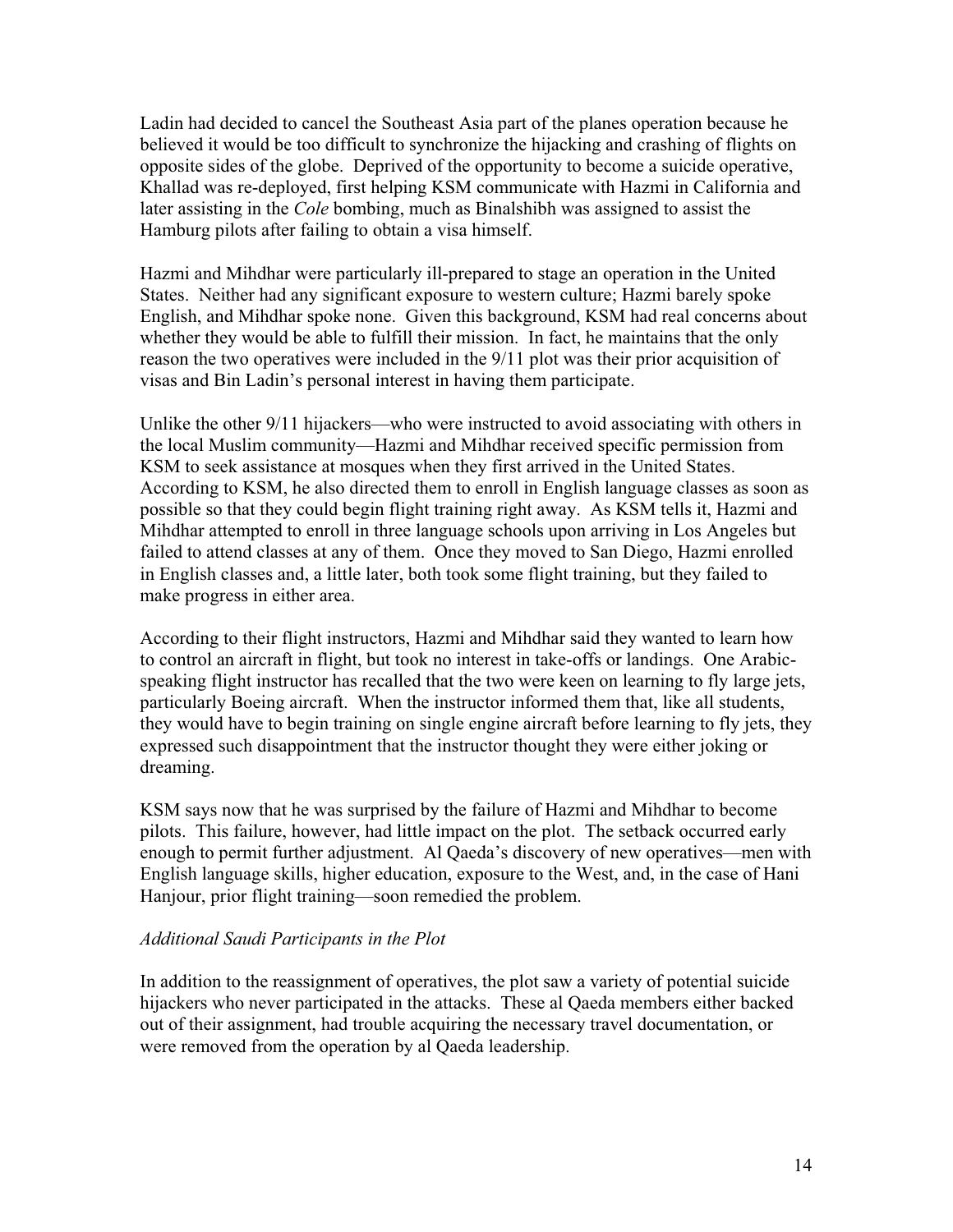According to KSM, al Qaeda intended to use 25 or 26 hijackers for the 9/11 plot, as opposed to the 19 who actually participated. Even as late as the summer of 2001, KSM wanted to send as many operatives as possible to the United States in order to increase the chances for successful attacks, contemplating as many as seven or more hijackers per flight. We have identified at least nine candidate hijackers slated to be part of the 9/11 attacks at one time or another:

- -- Ali Abd al Rahman al Faqasi al Ghamdi and Zuhair al Thubaiti were both removed from the operation by al Qaeda leadership.
- -- Khalid Saeed Ahmad al Zahrani and Saeed Abdullah Saeed al Ghamdi, whom we discussed in Staff Statement No. 1, failed to acquire U.S. visas.
- -- Saeed al Baluchi and Qutaybah al Najdi both backed out after Najdi was stopped and briefly questioned by airport security officials in Bahrain.
- -- Saud al Rashid and Mushabib al Hamlan apparently withdrew under pressure from their families in Saudi Arabia.
- -- And, as discussed in Staff Statement No. 1, Mohamed Mani Ahmad al Kahtani was denied entry by U.S. officials at the airport in Orlando on August 4, 2001.

For the most part, these operatives appear to have been selected by Bin Ladin in Afghanistan and assigned to KSM in much the same manner as the others. All nine were Saudi nationals. A tenth individual, a Tunisian named Abderraouf Jdey, may have been a candidate to participate in the 9/11 attack, or he may have been a candidate to participate in a later attack. He withdrew, and we will discuss him later in connection with plans involving Moussaoui. None of these potential hijackers succeeded in joining the 19.

# *Internal Disagreement: Atta, Jarrah, and Moussaoui*

Internal disagreement among the 9/11 plotters may have posed the greatest potential vulnerability for the plot. It appears that, during the summer of 2001, friction developed between Atta and Jarrah—two of the three Hamburg pilots—and that Jarrah may even have considered dropping out of the operation. What is more, it appears as if KSM may have been preparing another al Qaeda operative, Zacarias Moussaoui, to take Jarrah's place.

Jarrah was different from the other Hamburg pilots, Atta and Shehhi. Given his background and personality, Jarrah seemed a relatively unlikely candidate to become an al Qaeda suicide operative. From an affluent family, he studied at private, Christian schools in Lebanon before deciding to study abroad in Germany. He knew the best nightclubs and discos in Beirut, and partied with fellow students in Germany, even drinking beer—a clear taboo for any religious Muslim. His serious involvement with his girlfriend, Aysel Senguen, and close family ties resulted in almost daily telephone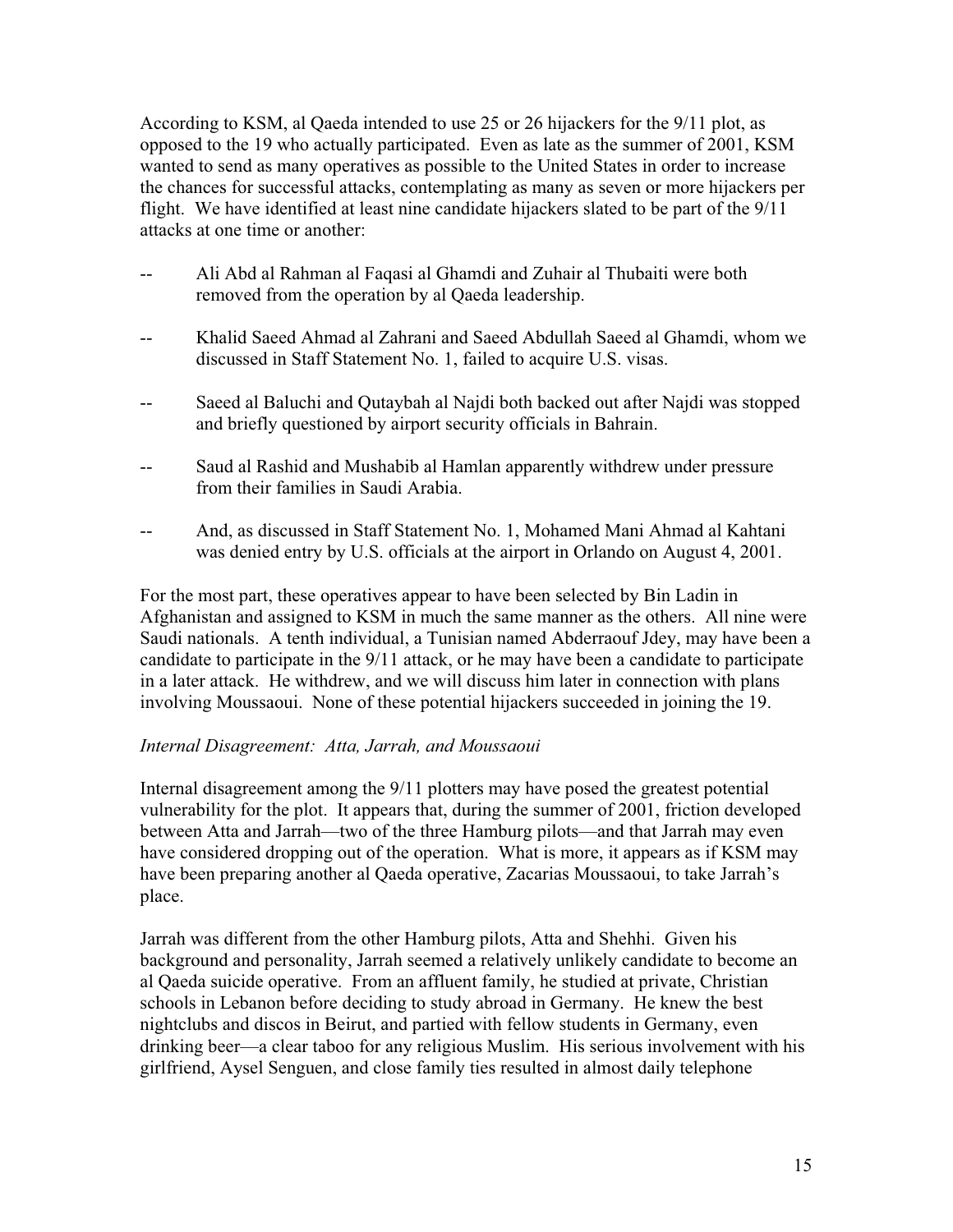conversations with them while he was in the United States. He took five overseas trips within a ten-month span before September 11.

Jarrah also appears to have projected a friendly, engaging personality while in the United States. Here he is, hair frosted, proudly displaying the pilot's certificate he received during his flight training in Florida. Yet, this is the same person who, only a year earlier, had journeyed from Hamburg to Afghanistan and pledged to become one of Bin Ladin's suicide operatives.

Both KSM and Binalshibh have reported that Atta and Jarrah clashed over the extent of Jarrah's autonomy and involvement in planning the operation. Binalshibh believes the dispute stemmed, at least in part, from Jarrah's frequent visits to and contact with his girlfriend and his family. Further, unlike Atta and Shehhi—who had attended flight school together—Jarrah spent much of his time in the United States alone. Binalshibh was supposed to have trained with Jarrah but failed to obtain a U.S. visa. As a result, according to Binalshibh, Jarrah felt isolated and excluded from decision-making. Binalshibh claims he had to mediate between Atta and Jarrah.

Jarrah's final trip to see his girlfriend, from July 25 to August 5, 2001, is of particular interest. In contrast to his prior trips, this time Senguen bought him a one-way ticket to Germany. Moreover, it appears that Atta drove him to the airport in Miami, another unusual circumstance suggesting that something may have been amiss. Finally, according to Binalshibh, who met Jarrah at the airport in Duesseldorf, Jarrah said he needed to see Senguen right away. When he had time to meet with Binalshibh a few days later, the two of them had an emotional conversation during which Binalshibh encouraged Jarrah to see the plan through.

Perhaps the most significant evidence that Jarrah was reconsidering his participation in the 9/11 plot resides in communications that took place between KSM and Binalshibh in mid-July 2001. During the spring and summer of 2001, KSM had a number of conversations that appear to have concerned the 9/11 plot. Both KSM and Binalshibh confirm discussing the plot during their mid-July conversation, which occurred just a few days before Jarrah embarked on his last trip to Germany. At this point, Binalshibh had just returned from his meeting with Atta in Spain and was now reporting to KSM on the status of the plot. Concerned that Jarrah might drop out of the operation, KSM emphasized to Binalshibh the importance of ensuring peace between Jarrah and Atta. In the course of discussing this concern and the potential delay of the plot, moreover, KSM instructed Binalshibh to send "the skirts" to "Sally"—a coded reference instructing Binalshibh to send funds to Zacarias Moussaoui. Atta and Jarrah were referred to as an unhappy couple. KSM warned that if Jarrah "asks for a divorce, it is going to cost a lot of money."

There is good reason to believe that KSM wanted money sent to Moussaoui to prepare him as a potential substitute pilot in the event Jarrah dropped out. Moussaoui attended al Qaeda training camps in Afghanistan. Sent to Malaysia in September 2000 by Bin Ladin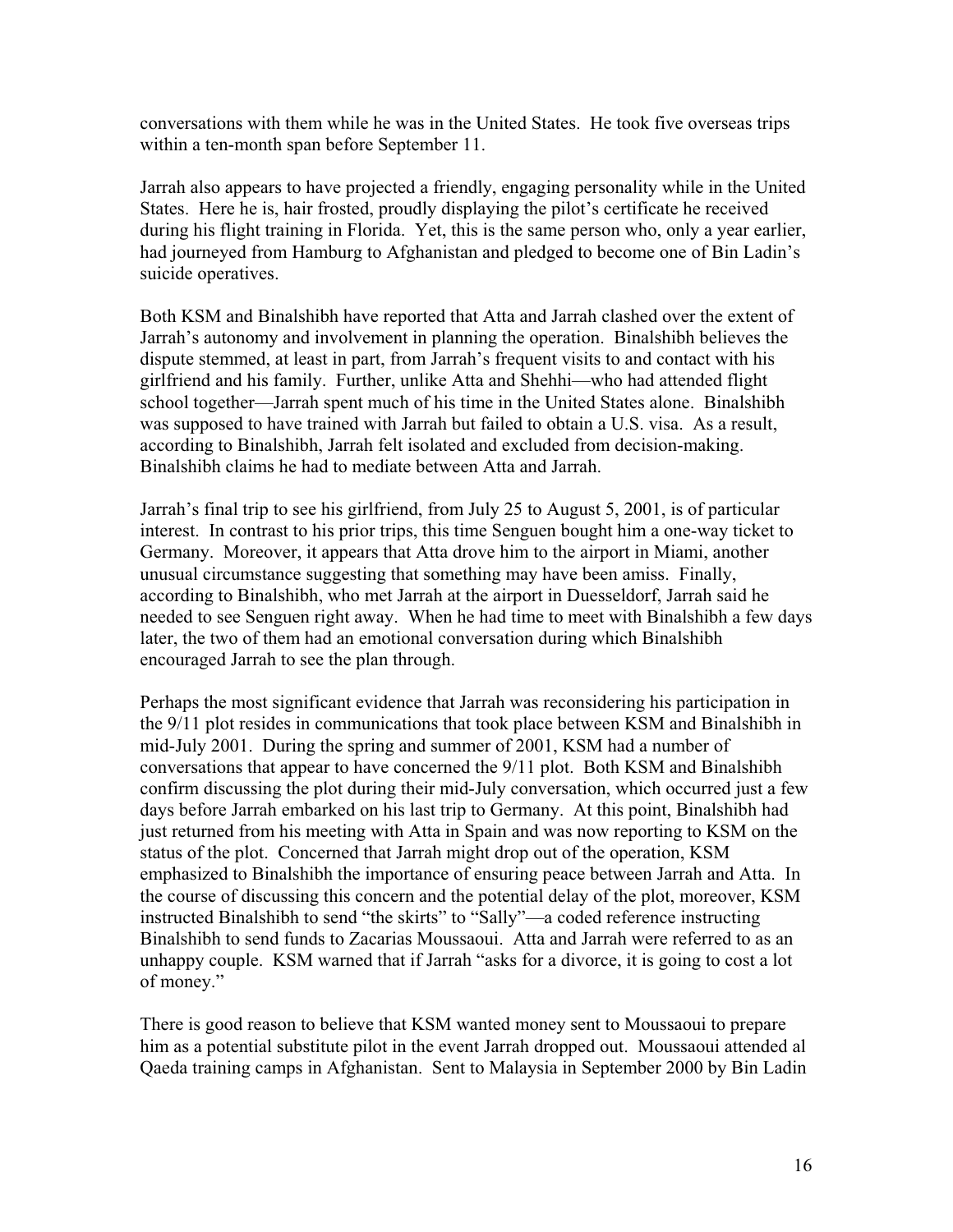and KSM to obtain pilot training, Moussaoui told terrorist associates there about his plans to crash a plane into the White House. He came to the United States in February 2001 armed with the fruits of Atta's flight school research—and started taking flight lessons at the Airman Flight School in Norman, Oklahoma, but stopped that training by early June. Shortly after he received \$14,000 from Binalshibh in early August, however, Moussaoui rushed into an intensive flight simulator course at Pan Am International Flight Academy in Eagan, Minnesota. At about this same time, he also purchased two knives and inquired of two GPS manufacturers whether their units could be converted for aeronautical use actions that closely resembled those of the 9/11 hijackers during their final preparations for the attacks. Moussaoui's August 16, 2001 arrest ended his simulator training and may have prevented him from joining the 9/11 operation.

The reports of the interrogations of Binalshibh and KSM regarding Moussaoui are not entirely consistent. According to Binalshibh, he understood that KSM was instructing him to send the money to Moussaoui in July 2001 as part of the 9/11 plot. Moreover, recounting a post-9/11 discussion he had with KSM in Kandahar, Binalshibh says KSM referred to Moussaoui as if he had been part of the 9/11 plot, noting that Moussaoui was arrested because he was not sufficiently discreet and had been an exception to Bin Ladin's strong overall record of choosing the right operatives for the plot.

KSM, on the other hand, denies that Moussaoui was ever intended to be part of the 9/11 operation and was slated instead to participate in a so-called "second wave" of attacks on the West Coast after September 11. KSM also claims that Moussaoui never had any contact with Atta in the United States, and we have seen nothing to the contrary. Notably, however, KSM also claims that by the summer of 2001 he was too busy with the 9/11 plot to plan the second wave attacks. Moreover, he admits that only three potential pilots were recruited for the alleged second wave, Moussaoui, Abderraouf Jdey, also known as Faruq al Tunisi (a Canadian passport holder), and Zaini Zakaria, also known as Mussa. By the summer of 2001, both Jdey and Zaini already had backed out of the operation. The case of Jdey holds particular interest, as some evidence indicates that he may have been selected for the planes operation at the same time as the Hamburg group.

In any event, Moussaoui's arrest did not cause the plot any difficulty. Jarrah returned to the United States on August 5 and, as subsequent events would demonstrate, clearly was resolved to complete the operation.

### *Timing and Targets*

The conspirators' selection of both the date and the targets for the attacks provides another opportunity to examine the plot from within. Although Atta enjoyed wide discretion as tactical commander, Bin Ladin had strong opinions regarding both issues. The date of the attacks apparently was not chosen much more than three weeks before September 11. According to Binalshibh, when he met with Atta in Spain in mid-July, Atta could do no more than estimate that he would still need five to six weeks before he could pick a date. Then, in a mid-August phone call to Binalshibh, Atta conveyed the date for the attacks, which Binalshibh dutifully passed up his chain of command in a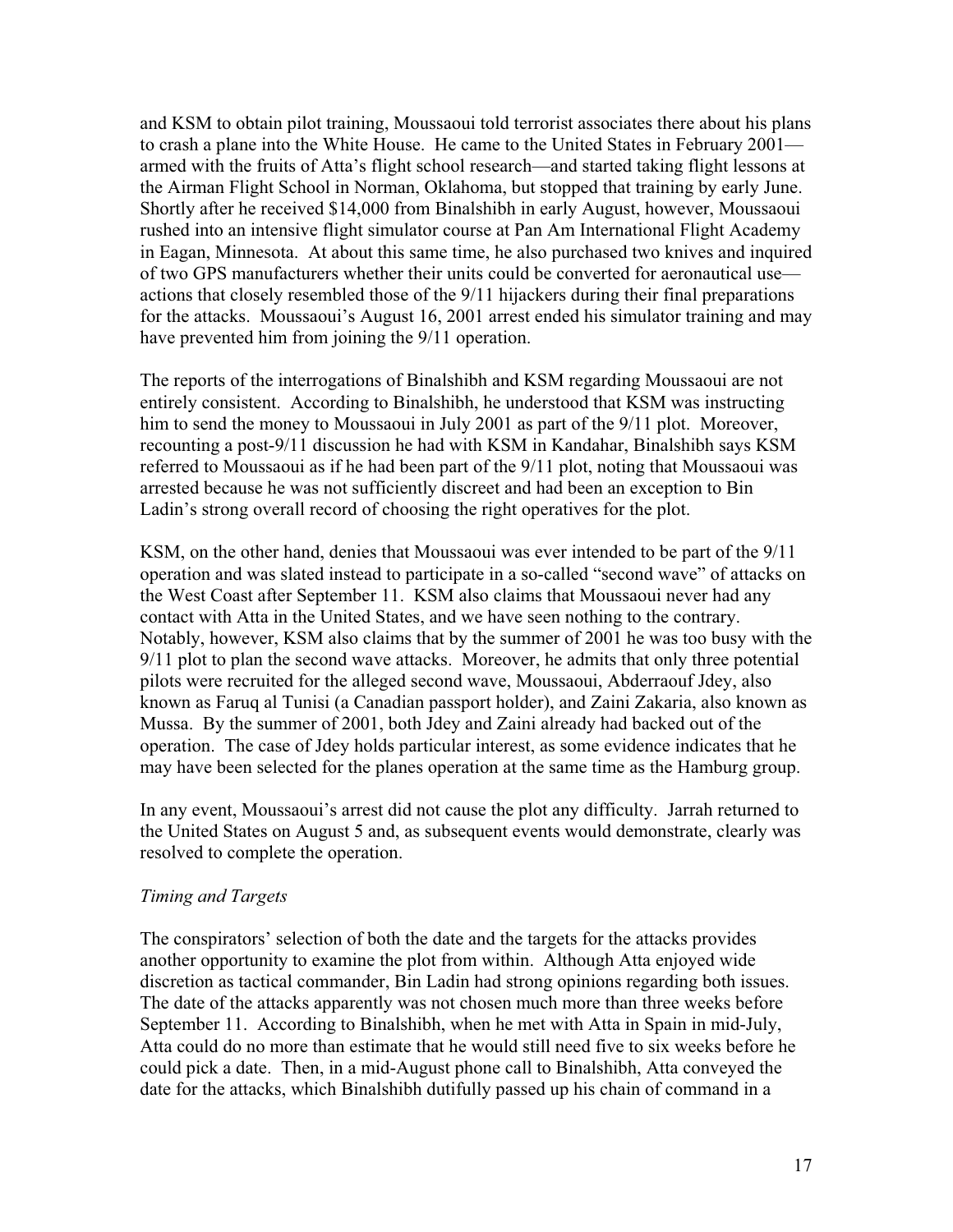message personally delivered to Afghanistan by Hamburg associate Zakariya Essabar in late August.

Bin Ladin had been pressuring KSM for months to advance the attack date. According to KSM, Bin Ladin had even asked that the attacks occur as early as mid-2000, after Israeli opposition party leader Ariel Sharon caused an outcry in the Middle East by visiting a sensitive and contested holy site in Jerusalem that is sacred to both Muslims and Jews. Although Bin Ladin recognized that Atta and the other pilots had only just arrived in the United States to begin their flight training, the al Qaeda leader wanted to punish the United States for supporting Israel. He allegedly told KSM it would be sufficient simply to down the planes and not hit specific targets. KSM withstood this pressure, arguing that the operation would not be successful unless the pilots were fully trained and the hijacking teams were larger.

In 2001, Bin Ladin apparently pressured KSM twice more for an earlier date. According to KSM, Bin Ladin first requested a date of May 12, 2001, the seven-month anniversary of the *Cole* bombing. Then, when Bin Ladin learned from the media that Sharon would be visiting the White House in June or July 2001, he attempted once more to accelerate the operation. In both instances, KSM insisted that the hijacker teams were not yet ready.

Other al Qaeda detainees also confirm that the 9/11 attacks were delayed during the summer of 2001, despite Bin Ladin's wishes. According to one operative, Khalid al Mihdhar disclosed that attacks had been delayed from May until July, and later from July until September. According to another al Qaeda member in Kandahar that summer, a general warning—much like the alert issued in the camps two weeks before the *Cole* bombing and ten days before the eventual 9/11 attacks—was issued in July or early August of 2001. As a result of this warning, many al Qaeda members dispersed with their families, internal security was increased, and Bin Ladin dropped out of sight for about 30 days until the alert was cancelled.

KSM claims he did not inform Atta or the other conspirators that Bin Ladin wanted to advance the date because he knew they would move forward when they were ready. Atta was very busy organizing the late arriving operatives, coordinating the flight teams, and finalizing the targets. In fact, target selection appears to have influenced the timing of the attacks. As revealed by an Atta-Binalshibh communication at this time, recovered later from a computer captured with KSM, Atta selected a date after the first week of September so that the United States Congress would be in session.

According to KSM, the U.S. Capitol was indeed on the preliminary target list he had initially developed with Bin Ladin and Atef in the spring of 1999. That preliminary list also included the White House, the Pentagon, and the World Trade Center. KSM claims that while everyone agreed on the Capitol, he wanted to hit the World Trade Center whereas Bin Ladin favored the Pentagon and the White House.

Binalshibh confirms that Bin Ladin preferred the White House over the Capitol, a preference he made sure to convey to Atta when they met in Spain in the summer of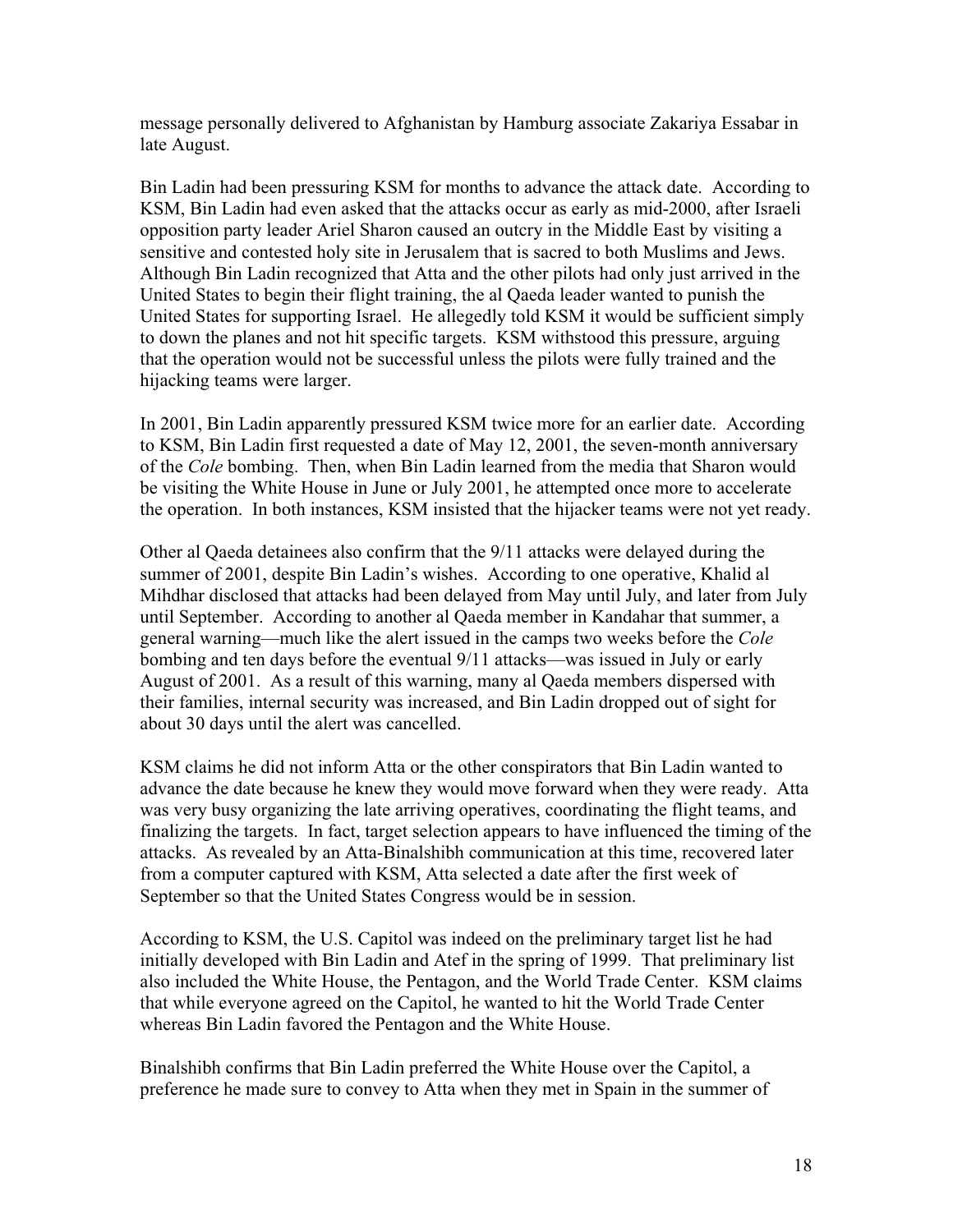2001. Atta responded that he believed the White House posed too difficult a target, but that he was waiting for Hani Hanjour and Nawaf al Hazmi to assess its feasibility. On July 20, Hanjour—likely accompanied by Hazmi—rented a plane and took a practice flight from Fairfield, New Jersey to Gaithersburg, Maryland, a route that would have allowed them to fly near Washington, DC. When Binalshibh pressed Atta to retain the White House as a target during one of their communications in early August, Atta agreed but said he would hold the Capitol in reserve as an alternate target, in case the White House proved impossible. Based on another exchange between Atta and Binalshibh, as late as September 9—two days before the attacks—the conspirators may still have been uncertain about which Washington target they would strike.

#### *Dissent Among al Qaeda Leaders*

The attitude of the al Qaeda leadership toward the 9/11 plot represents one last area for insight. As Atta made his final preparations during the summer of 2001, dissent emerged among al Qaeda leaders in Afghanistan over whether to proceed with the attack. Although access to details of the plot was carefully guarded, word started to spread during the summer of 2001 that an attack against the United States was imminent. According to KSM, he was widely known within al Qaeda to be planning some kind of operation against the United States. Many were even aware that he had been preparing operatives to go to the United States, as reported by a CIA source in June 2001. Moreover, that summer Bin Ladin made several remarks hinting at an upcoming attack, which spawned rumors throughout the jihadist community worldwide. For instance, KSM claims that, in a speech at the al Faruq training camp in Afghanistan, Bin Ladin specifically urged trainees to pray for the success of an upcoming attack involving 20 martyrs.

With news of an impending attack against the United States gaining wider circulation, a rift developed within al Qaeda's leadership. Although Bin Ladin wanted the operation to proceed as soon as possible, several senior al Qaeda figures thought they should follow the position taken by their Afghan host, Taliban leader Mullah Omar, who opposed attacking the United States. According to one al Qaeda member, when Bin Ladin returned after the general alert in late July, he spoke to his confidants about problems he was having with Omar's unwillingness to allow any further attacks against the United States from Afghanistan.

KSM claims that Omar opposed attacking the United States for ideological reasons but permitted attacks against Jewish targets. KSM denies that Omar's opposition reflected concern about U.S. retaliation but notes that the Taliban leader was under pressure from the Pakistani government to keep al Qaeda from engaging in operations outside Afghanistan. While some senior al Qaeda figures opposed the 9/11 operation out of deference to Omar, others reportedly expressed concern that the U.S. would respond militarily.

Bin Ladin, on the other hand, reportedly argued that attacks against the United States needed to be carried out immediately to support the insurgency in the Israeli occupied